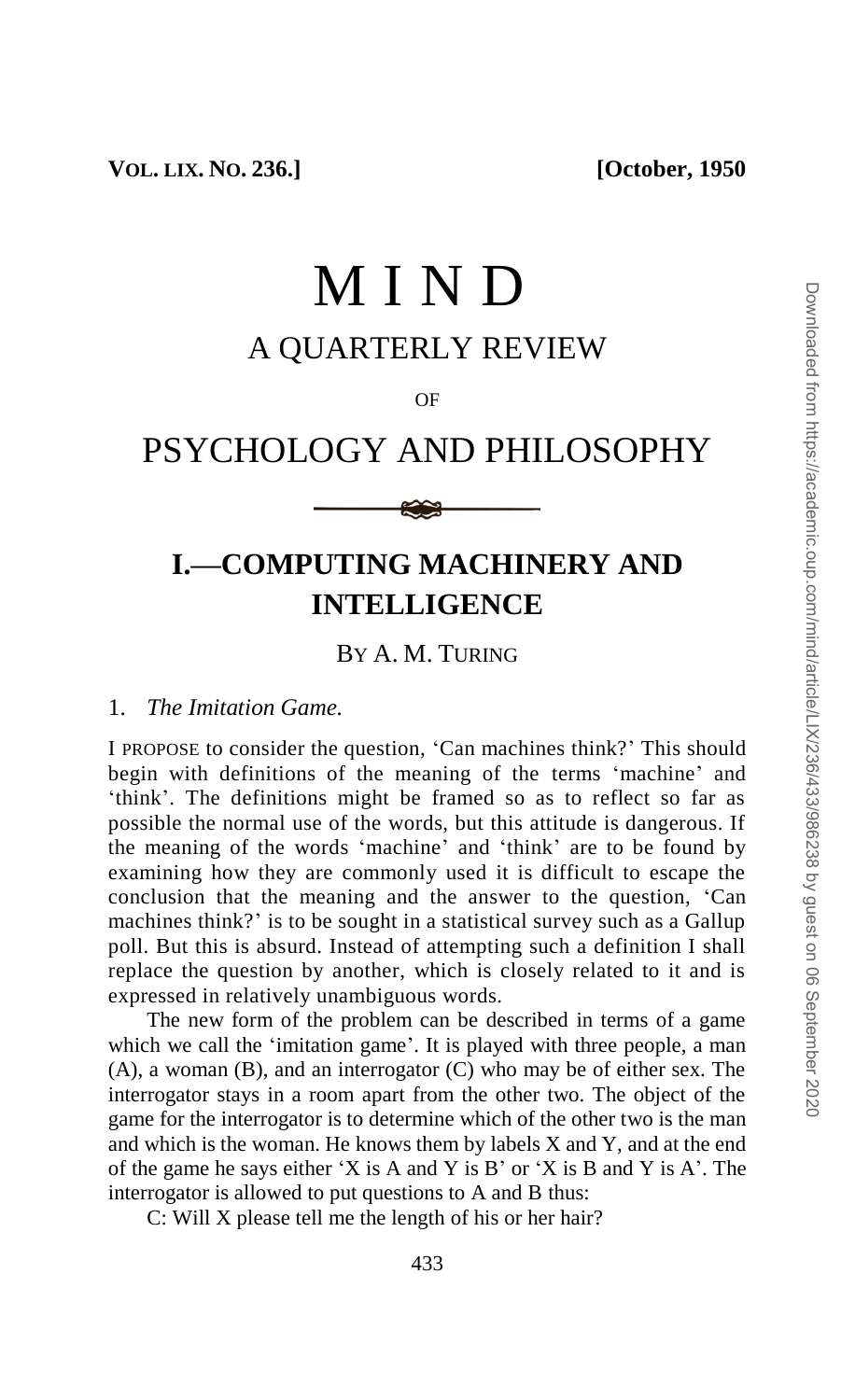Now suppose  $X$  is actually  $A$ , then  $A$  must answer. It is  $A$ 's object in the game to try and cause C to make the wrong identification. His answer might therefore be

'My hair is shingled, and the longest strands are about nine inches long.'

In order that tones of voice may not help the interrogator the answers should be written, or better still, typewritten. The ideal arrangement is to have a teleprinter communicating between the two rooms. Alternatively the question and answers can be repeated by an intermediary. The object of the game for the third player (B) is to help the interrogator. The best strategy for her is probably to give truthful answers. She can add such things as 'I am the woman, don't listen to him!' to her answers, but it will avail nothing as the man can make similar remarks.

We now ask the question, 'What will happen when a machine takes the part of A in this game?' Will the interrogator decide wrongly as often when the game is played like this as he does when the game is played between a man and a woman? These questions replace our original, 'Can machines think?'

### 2. *Critique of the New Problem.*

As well as asking, 'What is the answer to this new form of the question', one may ask, 'Is this new question a worthy one to investigate?' This latter question we investigate without further ado, thereby cutting short an infinite regress.

The new problem has the advantage of drawing a fairly sharp line between the physical and the intellectual capacities of a man. No engineer or chemist claims to be able to produce a material which is indistinguishable from the human skin. It is possible that at some time this might be done, but even supposing this invention available we should feel there was little point in trying to make a 'thinking machine' more human by dressing it up in such artificial flesh. The form in which we have set the problem reflects this fact in the condition which prevents the interrogator from seeing or touching the other competitors, or hearing their voices. Some other advantages of the proposed criterion may be shown up by specimen questions and answers. Thus:

- Q : Please write me a sonnet on the subject of the Forth Bridge.
- A : Count me out on this one. I never could write poetry.
- Q : Add 34957 to 70764
- A : (Pause about 30 seconds and then give as answer) 105621.
- Q : Do you play chess?
- A: Yes.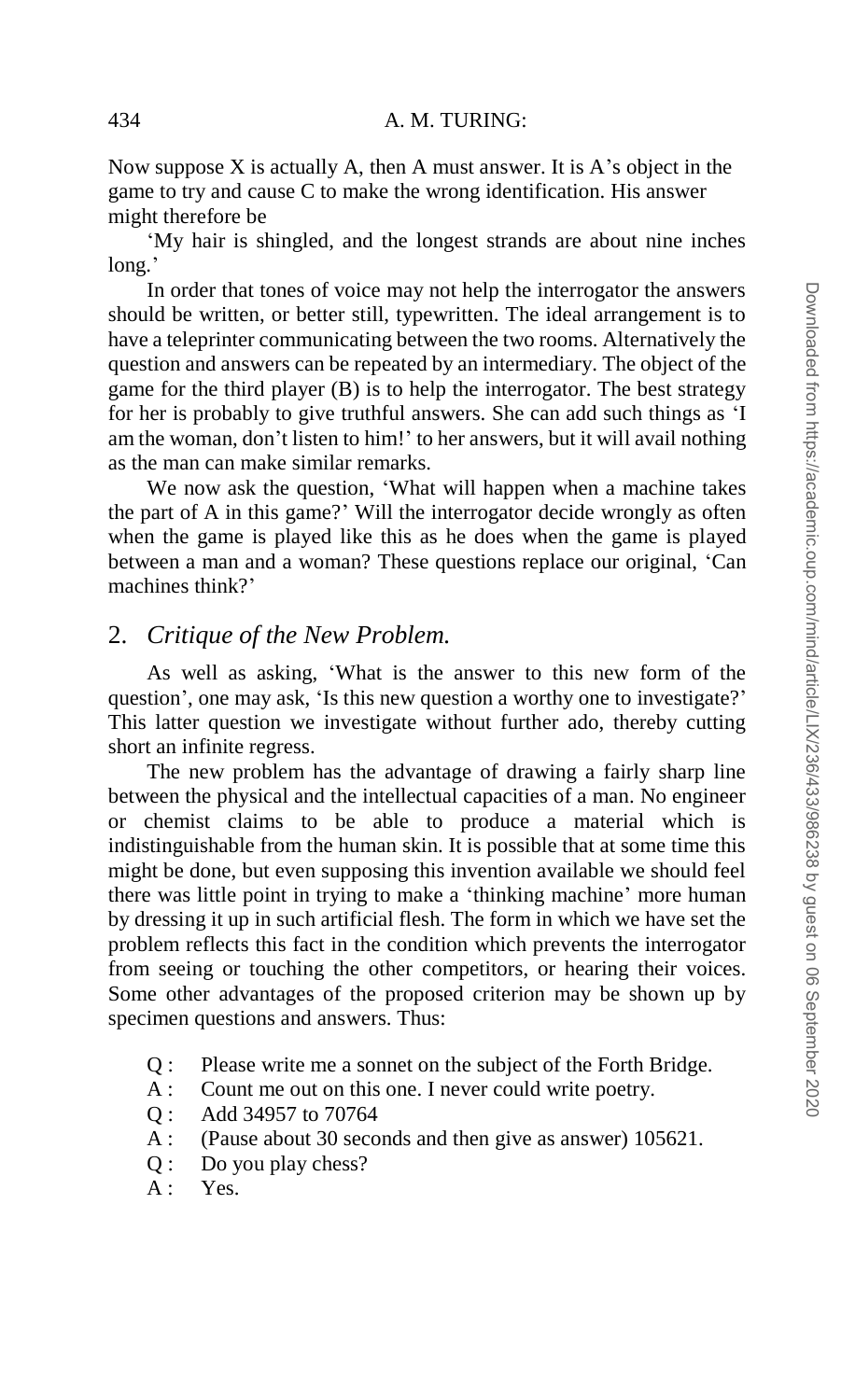- Q : I have K at my K1, and no other pieces. You have only K at K6 and R at R1. It is your move. What do you play?
- A : (After a pause of 15 seconds) R-R8 mate.

The question and answer method seems to be suitable for introducing almost any one of the fields of human endeavour that we wish to include. We do not wish to penalise the machine for its inability to shine in beauty competitions, nor to penalise a man for losing in a race against an aeroplane. The conditions of our game make these disabilities irrelevant. The 'witnesses' can brag, if they consider it advisable, as much as they please about their charms, strength or heroism, but the interrogator cannot demand practical demonstrations.

The game may perhaps be criticised on the ground that the odds are weighted too heavily against the machine. If the man were to try and pretend to be the machine he would clearly make a very poor showing. He would be given away at once by slowness and inaccuracy in arithmetic. May not machines carry out something which ought to be described as thinking but which is very different from what a man does? This objection is a very strong one, but at least we can say that if, nevertheless, a machine can be constructed to play the imitation game satisfactorily, we need not be troubled by this objection.

It might be urged that when playing the 'imitation game' the best strategy for the machine may possibly be something other than imitation of the behaviour of a man. This may be, but I think it is unlikely that there is any great effect of this kind. In any case there is no intention to investigate here the theory of the game, and it will be assumed that the best strategy is to try to provide answers that would naturally be given by a man.

### 3. *The Machines concerned in the Game.*

The question which we put in § 1 will not be quite definite until we have specified what we mean by the word 'machine'. It is natural that we should wish to permit every kind of engineering technique to be used in our machines. We also wish to allow the possibility than an engineer or team of engineers may construct a machine which works, but whose manner of operation cannot be satisfactorily described by its constructors because they have applied a method which is largely experimental. Finally, we wish to exclude from the machines men born in the usual manner. It is difficult to frame the definitions so as to satisfy these three conditions. One might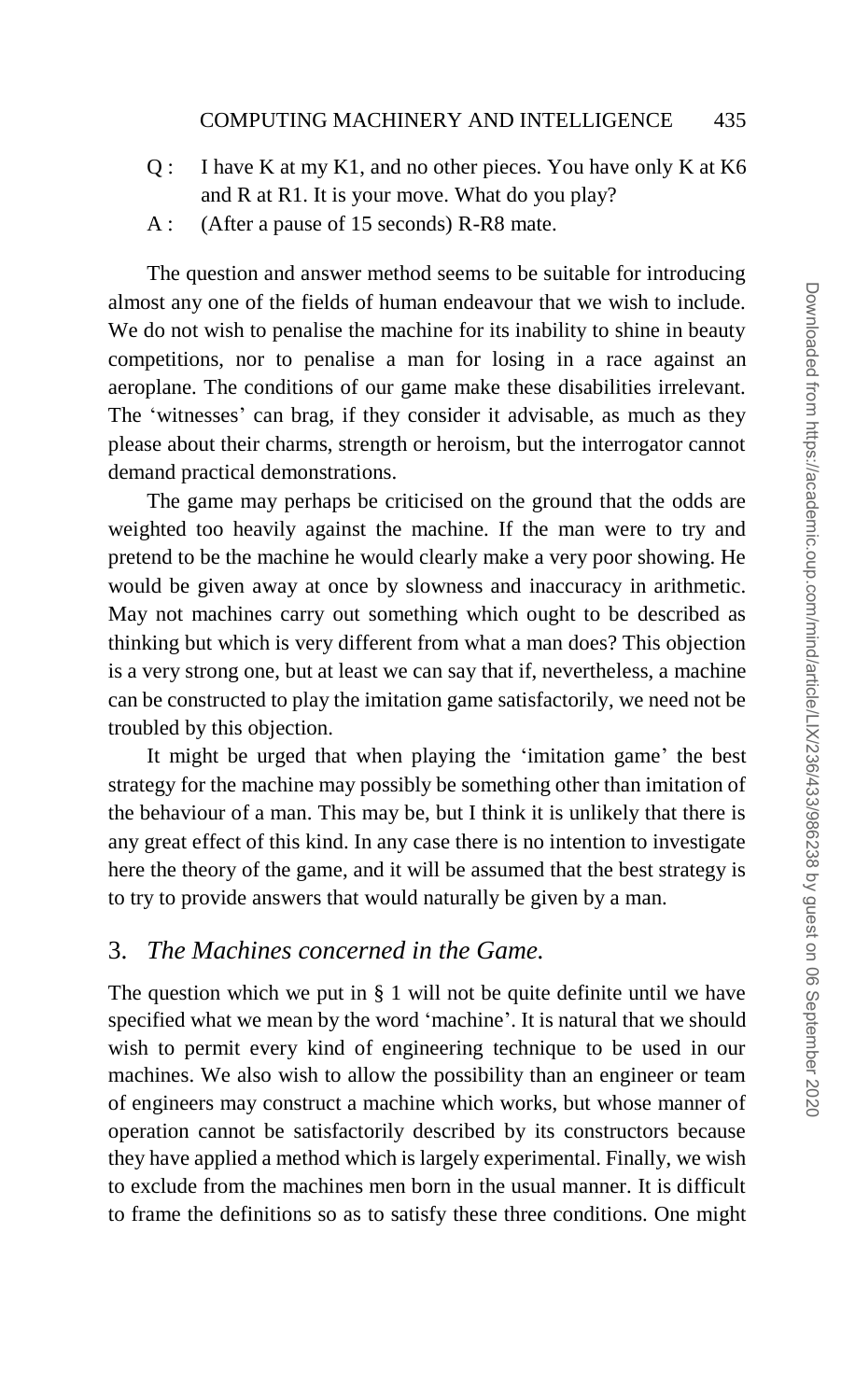for instance insist that the team of engineers should be all of one sex, but this would not really be satisfactory, for it is probably possible to rear a complete individual from a single cell of the skin (say) of a man. To do so would be a feat of biological technique deserving of the very highest praise, but we would not be inclined to regard it as a case of 'constructing a thinking machine'. This prompts us to abandon the requirement that every kind of technique should be permitted. We are the more ready to do so in view of the fact that the present interest in 'thinking machines' has been aroused by a particular kind of machine, usually called an 'electronic computer' or 'digital computer'. Following this suggestion we only permit digital computers to take part in our game.

This restriction appears at first sight to be a very drastic one. I shall attempt to show that it is not so in reality. To do this necessitates a short account of the nature and properties of these computers.

It may also be said that this identification of machines with digital computers, like our criterion for 'thinking', will only be unsatisfactory if (contrary to my belief), it turns out that digital computers are unable to give a good showing in the game.

There are already a number of digital computers in working order, and it may be asked, 'Why not try the experiment straight away? It would be easy to satisfy the conditions of the game. A number of interrogators could be used, and statistics compiled to show how often the right identification was given.' The short answer is that we are not asking whether all digital computers would do well in the game nor whether the computers at present available would do well, but whether there are imaginable computers which would do well. But this is only the short answer. We shall see this question in a different light later.

### 4. *Digital Computers.*

The idea behind digital computers may be explained by saying that these machines are intended to carry out any operations which could be done by a human computer. The human computer is supposed to be following fixed rules; he has no authority to deviate from them in any detail. We may suppose that these rules are supplied in a book, which is altered whenever he is put on to a new job. He has also an unlimited supply of paper on which he does his calculations. He may also do his multiplications and additions on a 'desk machine', but this is not important.

If we use the above explanation as a definition we shall be in danger of circularity of argument. We avoid this by giving an outline of the means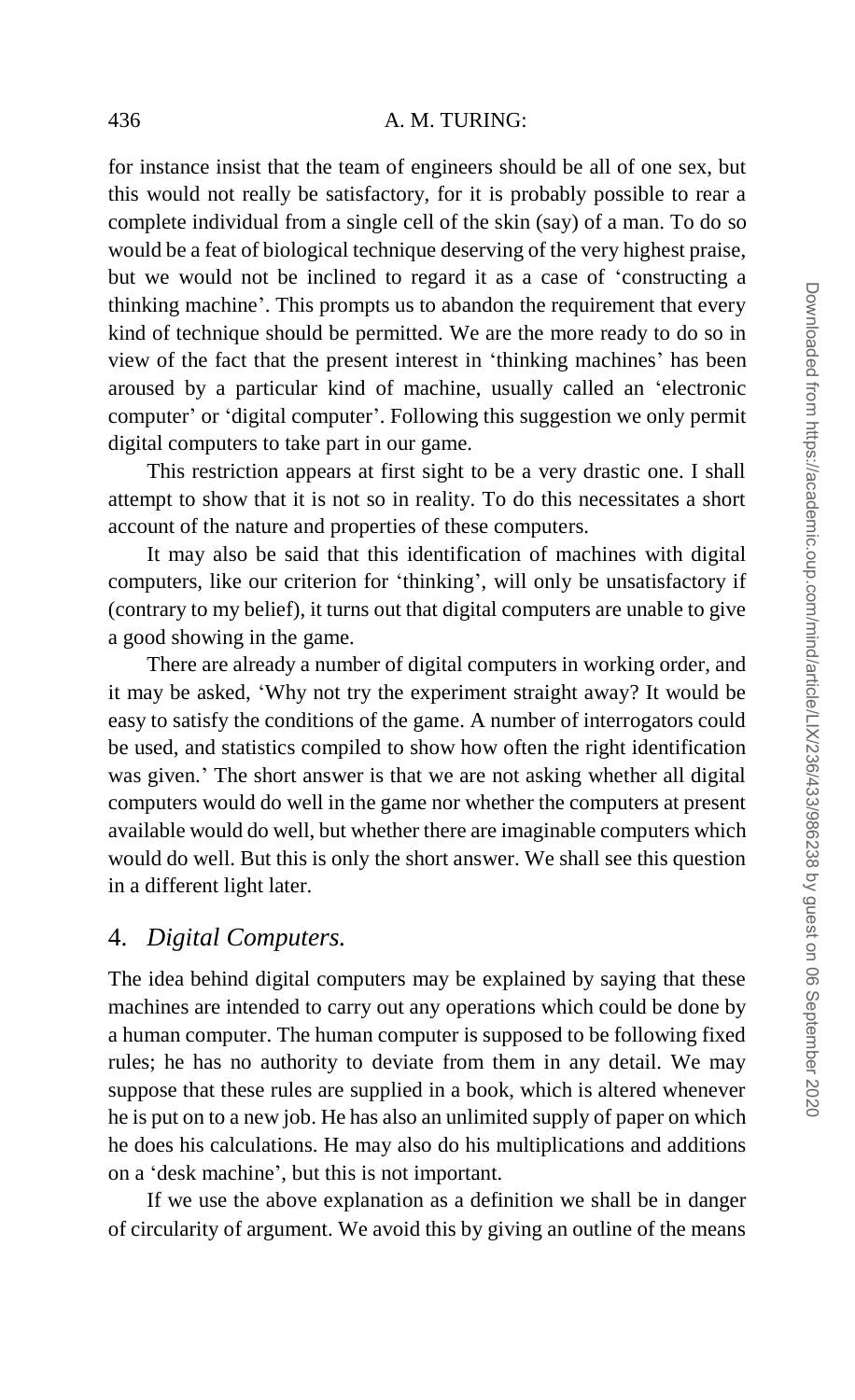by which the desired effect is achieved. A digital computer can usually be regarded as consisting of three parts:

- (i) Store.
- (ii) Executive unit.
- (iii) Control.

The store is a store of information, and corresponds to the human computer's paper, whether this is the paper on which he does his calculations or that on which his book of rules is printed. In so far as the human computer does calculations in his head a part of the store will correspond to his memory.

The executive unit is the part which carries out the various individual operations involved in a calculation. What these individual operations are will vary from machine to machine. Usually fairly lengthy operations can be done such as 'Multiply 3540675445 by 7076345687' but in some machines only very simple ones such as 'Write down 0' are possible.

We have mentioned that the 'book of rules' supplied to the computer is replaced in the machine by a part of the store. It is then called the 'table of instructions'. It is the duty of the control to see that these instructions are obeyed correctly and in the right order. The control is so constructed that this necessarily happens.

The information in the store is usually broken up into packets of moderately small size. In one machine, for instance, a packet might consist of ten decimal digits. Numbers are assigned to the parts of the store in which the various packets of information are stored, in some systematic manner. A typical instruction might say—

'Add the number stored in position 6809 to that in 4302 and put the result back into the latter storage position'.

Needless to say it would not occur in the machine expressed in English. It would more likely be coded in a form such as 6809430217. Here 17 says which of various possible operations is to be performed on the two numbers. In this case the operation is that described above, *viz.* 'Add the number....' It will be noticed that the instruction takes up 10 digits and so forms one packet of information, very conveniently. The control will normally take the instructions to be obeyed in the order of the positions in which they are stored, but occasionally an instruction such as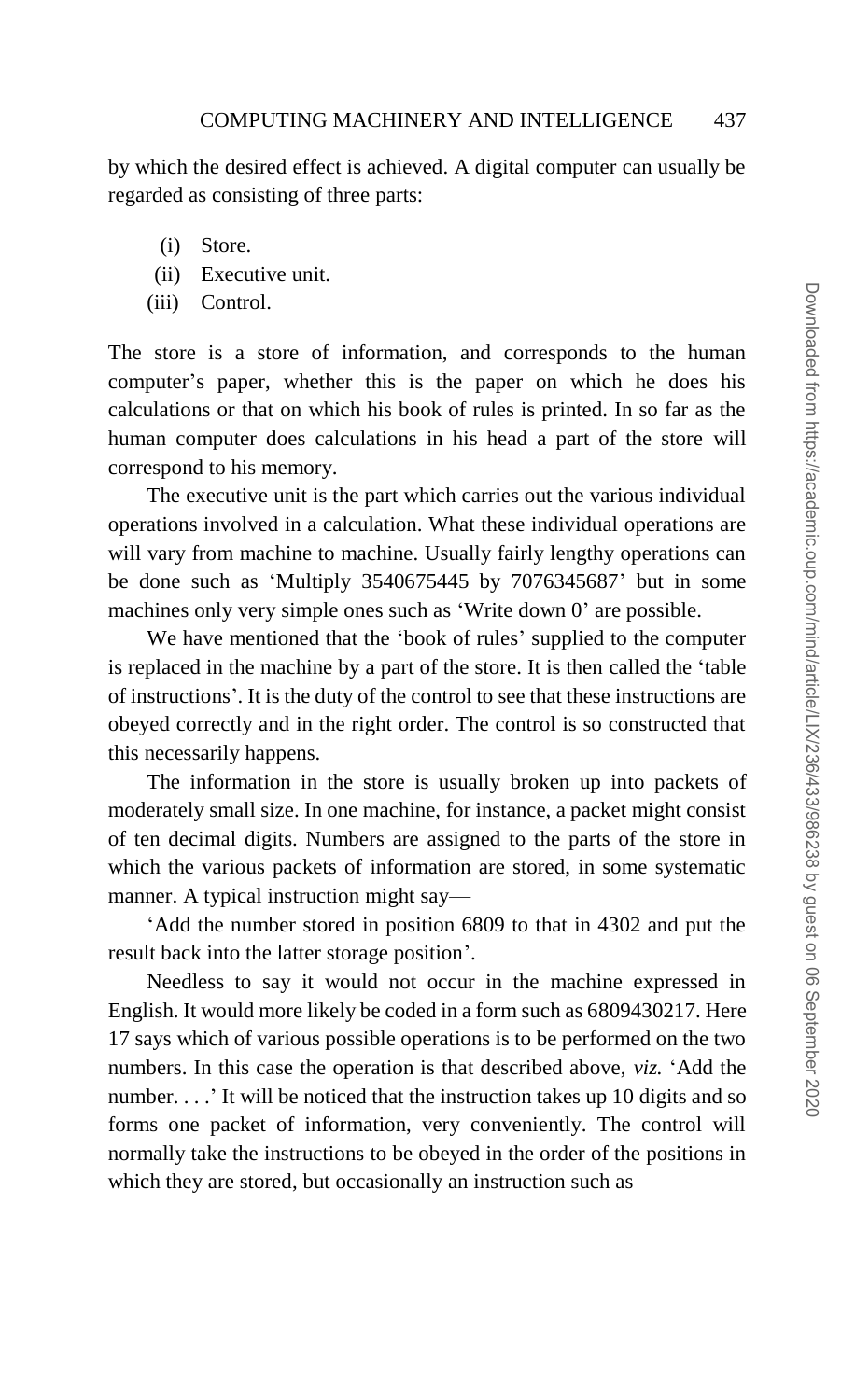'Now obey the instruction stored in position 5606, and continue from there' may be encountered, or again

'If position 4505 contains 0 obey next the instruction stored in 6707, otherwise continue straight on.'

Instructions of these latter types are very important because they make it possible for a sequence of operations to be repeated over and over again until some condition is fulfilled, but in doing so to obey, not fresh instructions on each repetition, but the same ones over and over again. To take a domestic analogy. Suppose Mother wants Tommy to call at the cobbler's every morning on his way to school to see if her shoes are done, she can ask him afresh every morning. Alternatively she can stick up a notice once and for all in the hall which he will see when he leaves for school and which tolls him to call for the shoes, and also to destroy the notice when he comes back if he has the shoes with him.

The reader must accept it as a fact that digital computers can be constructed, and indeed have been constructed, according to the principles we have described, and that they can in fact mimic the actions of a human computer very closely.

The book of rules which we have described our human computer as using is of course a convenient fiction. Actual human computers really remember what they have got to do. If one wants to make a machine mimic the behaviour of the human computer in some complex operation one has to ask him how it is done, and then translate the answer into the form of an instruction table. Constructing instruction tables is usually described as 'programming'. To 'programme a machine to carry out the operation A' means to put the appropriate instruction table into the machine so that it will do A.

An interesting variant on the idea of a digital computer is a 'digital computer with a random element'. These have instructions involving the throwing of a die or some equivalent electronic process; one such instruction might for instance be, 'Throw the die and put the resulting number into store 1000'. Sometimes such a machine is described as having free will (though I would not use this phrase myself). It is not normally possible to determine from observing a machine whether it has a random element, for a similar effect can be produced by such devices as making the choices depend on the digits of the decimal for *π.*

Most actual digital computers have only a finite store. There is no theoretical difficulty in the idea of a computer with an unlimited store. Of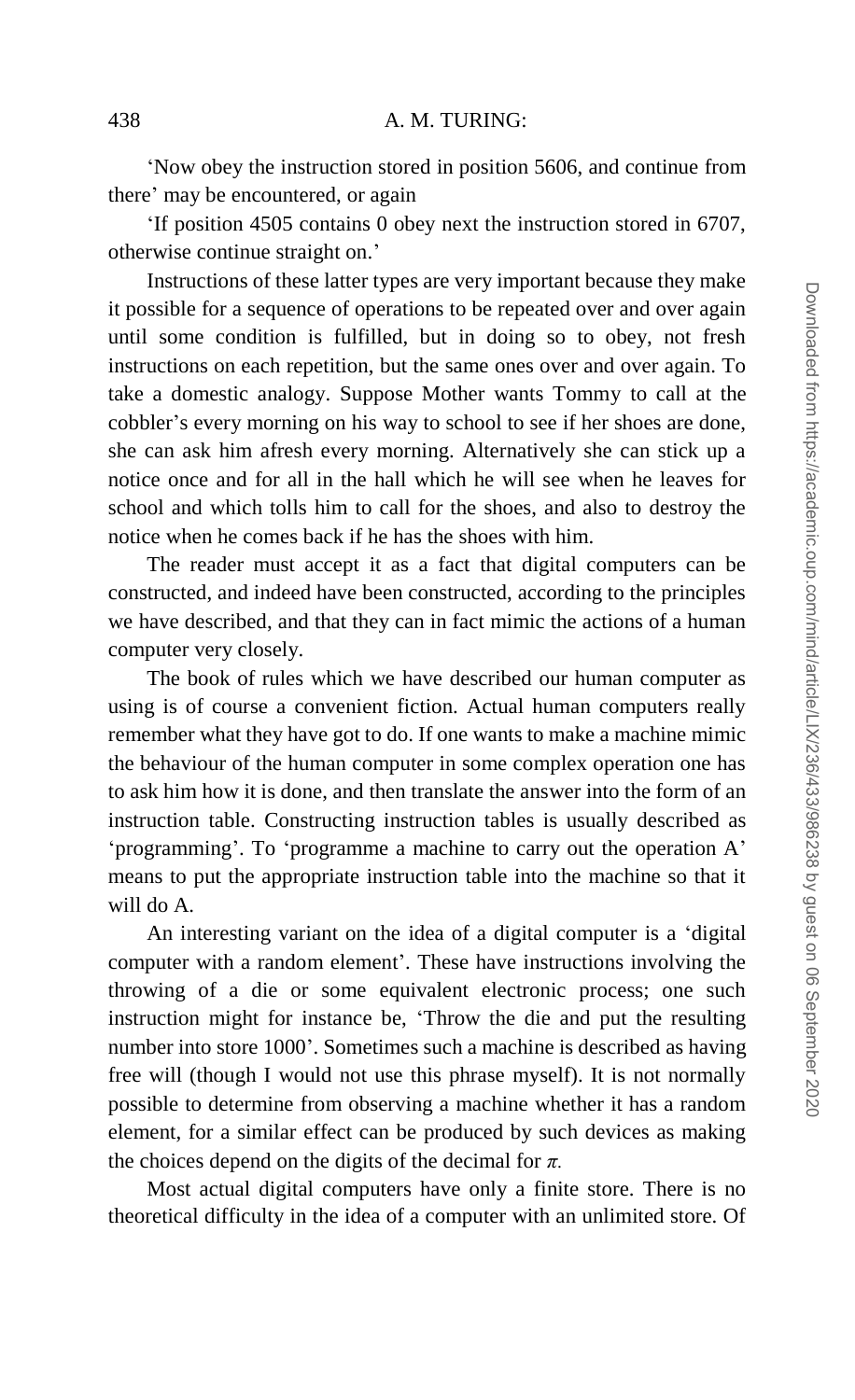course only a finite part can have been used at any one time. Likewise only a finite amount can have been constructed, but we can imagine more and more being added as required. Such computers have special theoretical interest and will be called infinitive capacity computers.

The idea of a digital computer is an old one. Charles Babbage, Lucasian Professor of Mathematics at Cambridge from 1828 to 1839, planned such a machine, called the Analytical Engine, but it was never completed. Although Babbage had all the essential ideas, his machine was not at that time such a very attractive prospect. The speed which would have been available would be definitely faster than a human computer but something like 100 times slower than the Manchester machine, itself one of the slower of the modem machines. The storage was to be purely mechanical, using wheels and cards.

The fact that Babbage's Analytical Engine was to be entirely mechanical will help us to rid ourselves of a superstition. Importance is often attached to the fact that modem digital computers are electrical, and that the nervous system also is electrical. Since Babbage's machine was not electrical, and since all digital computers are in a sense equivalent, we see that this use of electricity cannot be of theoretical importance. Of course electricity usually comes in where fast signalling is concerned, so that it is not surprising that we find it in both these connections. In the nervous system chemical phenomena are at least as important as electrical. In certain computers the storage system is mainly acoustic. The feature of using electricity is thus seen to be only a very superficial similarity. If we wish to find such similarities we should look rather for mathematical analogies of function.

### 5. *Universality of Digital Computers.*

The digital computers considered in the last section may be classified amongst the 'discrete state machines'. These are the machines which move by sudden jumps or clicks from one quite definite state to another. These states are sufficiently different for the possibility of confusion between them to be ignored. Strictly speaking there are no such machines. Everything really moves continuously. But there are many kinds of machine which can profitably be *thought of* as being discrete state machines. For instance in considering the switches for a lighting system it is a convenient fiction that each switch must be definitely on or definitely off. There must be intermediate positions, but for most purposes we can forget about them. As an example of a discrete state machine we might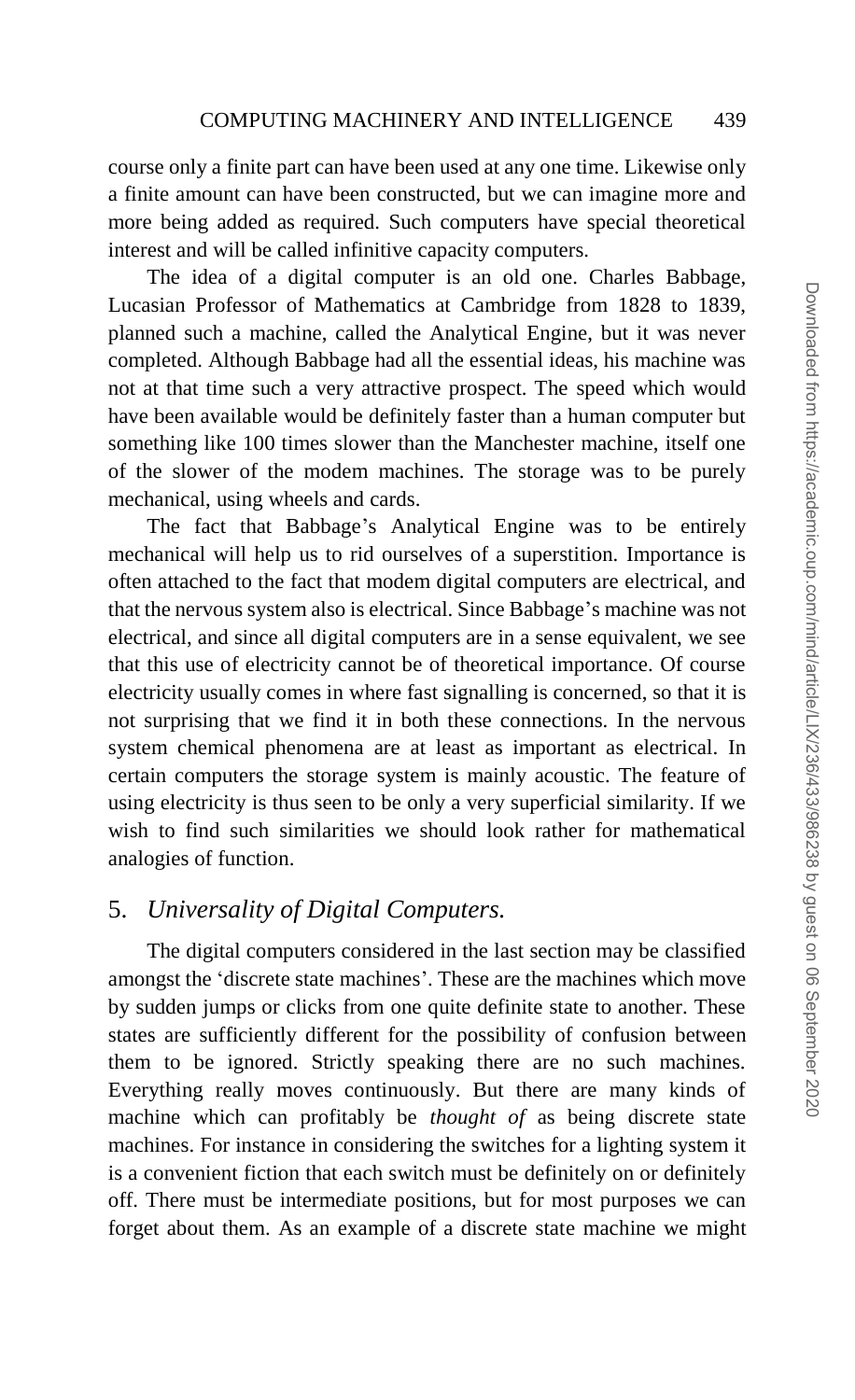consider a wheel which clicks round through 120° once a second, but may be stopped by a lever which can be operated from outside; in addition a lamp is to light in one of the positions of the wheel. This machine could be described abstractly as follows. The internal state of the machine (which is described by the position of the wheel) may be  $q_1$ ,  $q_2$  or  $q_3$ . There is an input signal  $i_0$  or  $i_1$ , (position of lever). The internal state at any moment is determined by the last state and input signal according to the table

|       |           |       | <b>Last State</b> |       |  |
|-------|-----------|-------|-------------------|-------|--|
|       |           | $q_1$ | $q_2$             | $q_3$ |  |
| Input | $i_0$     | $q_2$ | $q_3$             | $q_1$ |  |
|       | $\iota_1$ | $q_1$ | $q_2$             | $q_3$ |  |

The output signals, the only externally visible indication of the internal state (the light) are described by the table

| <b>State</b> | $q_1$       | $q_2$ | $q_3$ |
|--------------|-------------|-------|-------|
| Output       | $\varrho_0$ | O0    | 01    |

This example is typical of discrete state machines. They can be described by such tables provided they have only a finite number of possible states.

It will seem that given the initial state of the machine and the input signals it is always possible to predict all future states. This is reminiscent of Laplace's view that from the complete state of the universe at one moment of time, as described by the positions and velocities of all particles, it should be possible to predict all future states. The prediction which we are considering is, however, rather nearer to practicability than that considered by Laplace. The system of the 'universe as a whole' is such that quite small errors in the initial conditions can have an overwhelming effect at a later time. The displacement of a single electron by a billionth of a centimetre at one moment might make the difference between a man being killed by an avalanche a year later, or escaping. It is an essential property of the mechanical systems which we have called 'discrete state machines' that this phenomenon does not occur. Even when we consider the actual physical machines instead of the idealised machines, reasonably accurate knowledge of the state at one moment yields reasonably accurate knowledge any number of steps later.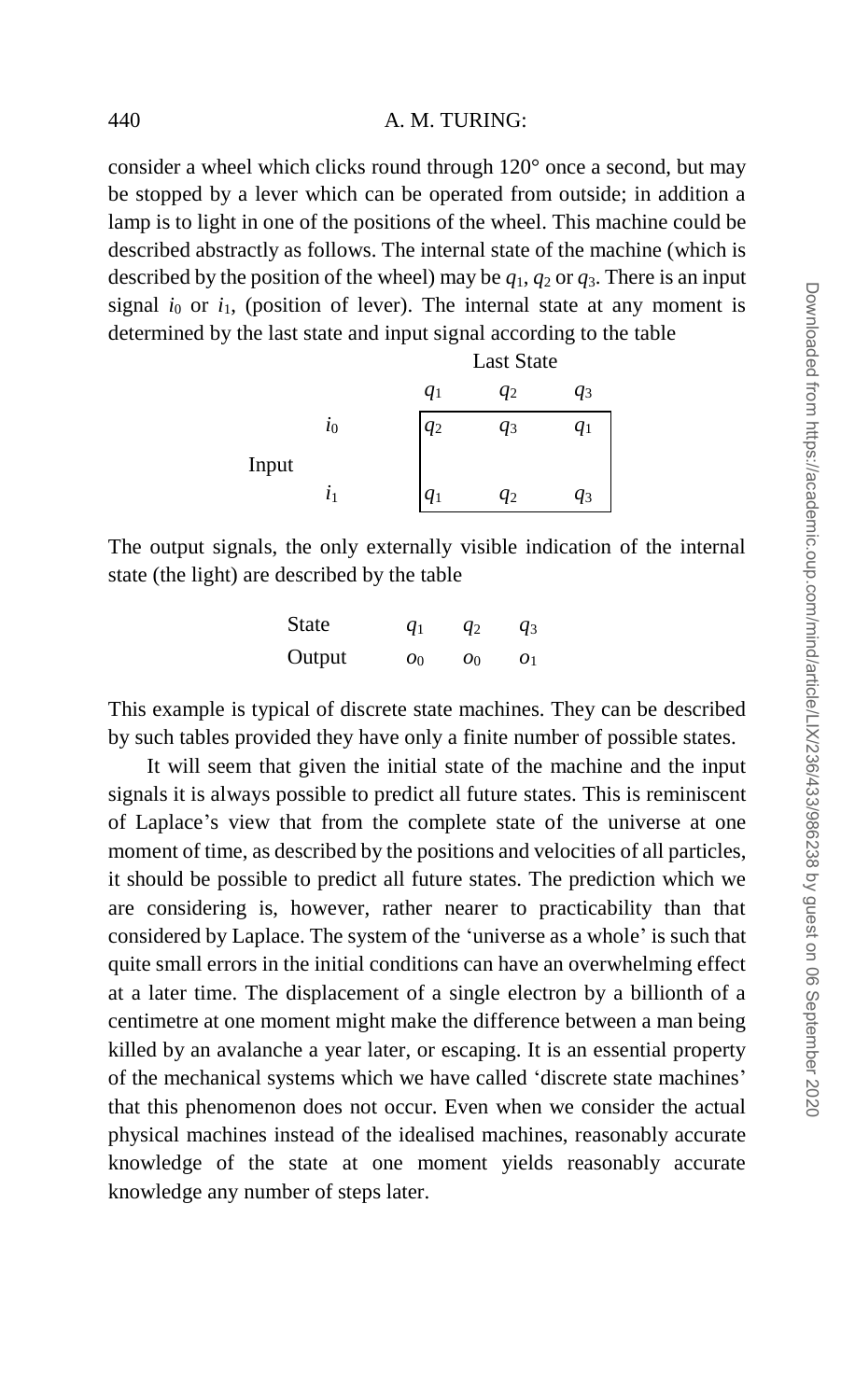AS we have mentioned, digital computers fall within the class of discrete state machines. But the number of states of which such a machine is capable is usually enormously large. For instance, the number for the machine now working at Manchester it about  $2^{165,000}$ , *i.e.* about  $10^{50,000}$ . Compare this with our example of the clicking wheel described above, which had three states. It is not difficult to see why the number of states should be so immense. The computer includes a store corresponding to the paper used by a human computer. It must be possible to write into the store any one of the combinations of symbols which might have been written on the paper. For simplicity suppose that only digits from 0 to 9 are used as symbols. Variations in handwriting are ignored. Suppose the computer is allowed 100 sheets of paper each containing 50 lines each with room for 30 digits. Then the number of states is  $10^{100\times50\times30}$ , *i.e.*  $10^{150,000}$ . This is about the number of states of three Manchester machines put together. The logarithm to the base two of the number of states is usually called the 'storage capacity' of the machine. Thus the Manchester machine has a storage capacity of about 165,000 and the wheel machine of our example about 1.6. If two machines are put together their capacities must be added to obtain the capacity of the resultant machine. This leads to the possibility of statements such as 'The Manchester machine contains 64 magnetic tracks each with a capacity of 2560, eight electronic tubes with a capacity of 1280. Miscellaneous storage amounts to about 300 making a total of 174,380.'

Given the table corresponding to a discrete state machine it is possible to predict what it will do. There is no reason why this calculation should not be carried out by means of a digital computer. Provided it could be carried out sufficiently quickly the digital computer could mimic the behaviour of any discrete state machine. The imitation game could then be played with the machine in question (as B) and the mimicking digital computer (as A) and the interrogator would be unable to distinguish them. Of course the digital computer must have an adequate storage capacity as well as working sufficiently fast. Moreover, it must be programmed afresh for each new machine which it is desired to mimic.

This special property of digital computers, that they can mimic any discrete state machine, is described by saying that they are *universal* machines. The existence of machines with this property has the important consequence that, considerations of speed apart, it is unnecessary to design various new machines to do various computing processes. They can all be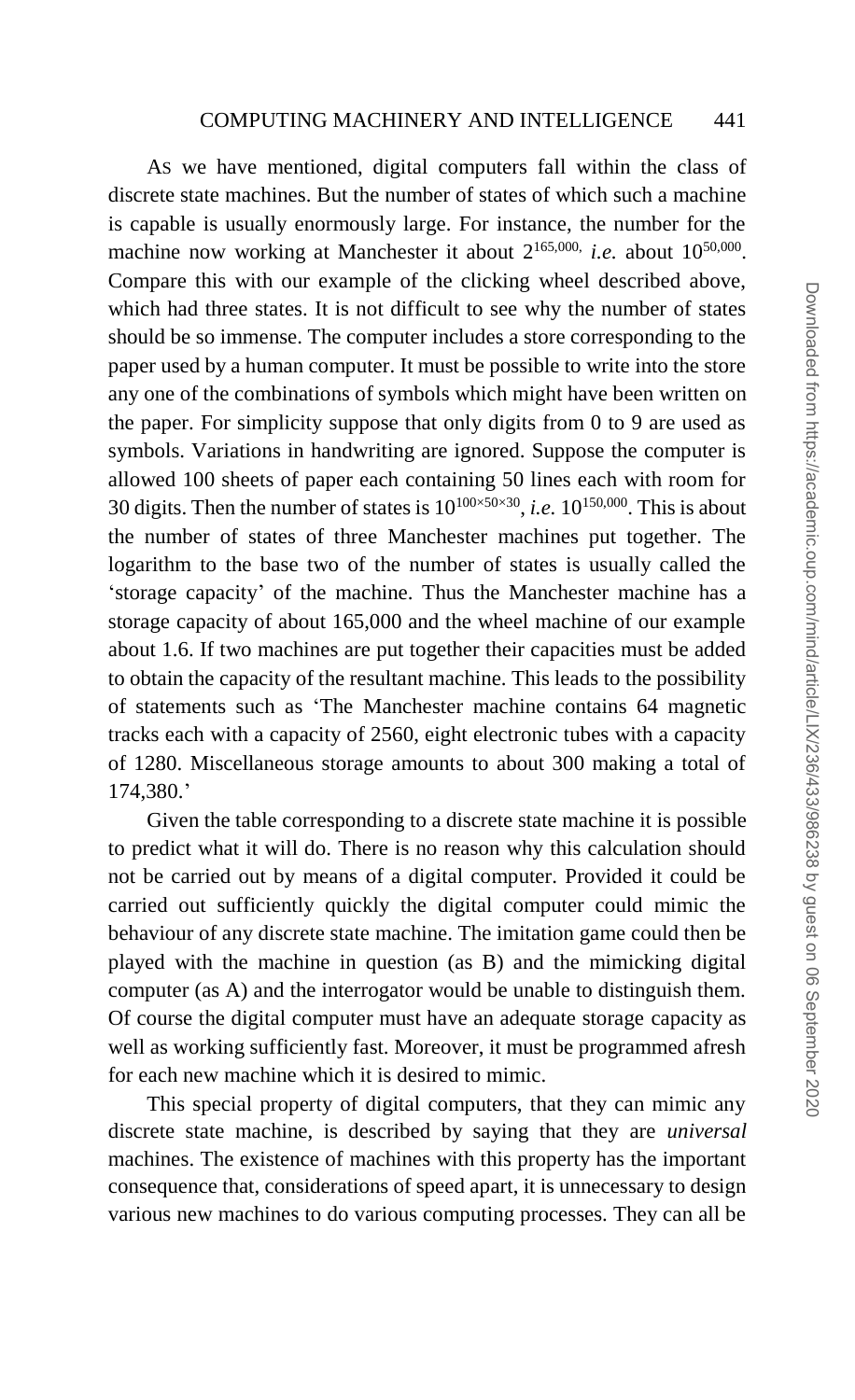# Downloaded from https://academic.oup.com/mind/article/LIX/236/433/986238 by guest on 06 September 2020 Downloaded from https://academic.oup.com/mind/article/LIX/236/433/986238 by guest on 06 September 2020

### 442 A. M. TURING:

done with one digital computer, suitably programmed for each case. It will be seen that as a consequence of this all digital computers are in a sense equivalent.

We may now consider again the point raised at the end of §3. It was suggested tentatively that the question, 'Can machines think?' should be replaced by 'Are there imaginable digital computers which would do well in the imitation game?' If we wish we can make this superficially more general and ask 'Are there discrete state machines which would do well?' But in view of the universality property we see that either of these questions is equivalent to this, 'Let us fix our attention on one particular digital computer *C.* Is it true that by modifying this computer to have an adequate storage, suitably increasing its speed of action, and providing it with an appropriate programme, *C* can be made to play satisfactorily the part of A in the imitation game, the part of B being taken by a man?'

### 6. *Contrary Views on the Main Question.*

We may now consider the ground to have been cleared and we are ready to proceed to the debate on our question, 'Can machines think?' and the variant of it quoted at the end of the last section. We cannot altogether abandon the original form of the problem, for opinions will differ as to the appropriateness of the substitution and we must at least listen to what has to be said in this connexion.

It will simplify matters for the reader if I explain first my own beliefs in the matter. Consider first the more accurate form of the question. I believe that in about fifty years' time it will be possible to programme computers, with a storage capacity of about  $10<sup>9</sup>$ , to make them play the imitation game so well that an average interrogator will not have more than 70 per cent, chance of making the right identification after five minutes of questioning. The original question, 'Can machines think!' I believe to be too meaningless to deserve discussion. Nevertheless I believe that at the end of the century the use of words and general educated opinion will have altered so much that one will be able to speak of machines thinking without expecting to be contradicted. I believe further that no useful purpose is served by concealing these beliefs. The popular view that scientists proceed inexorably from well-established fact to well-established fact, never being influenced by any unproved conjecture, is quite mistaken. Provided it is made clear which are proved facts and which are conjectures, no harm can result. Conjectures are of great importance since they suggest useful lines of research.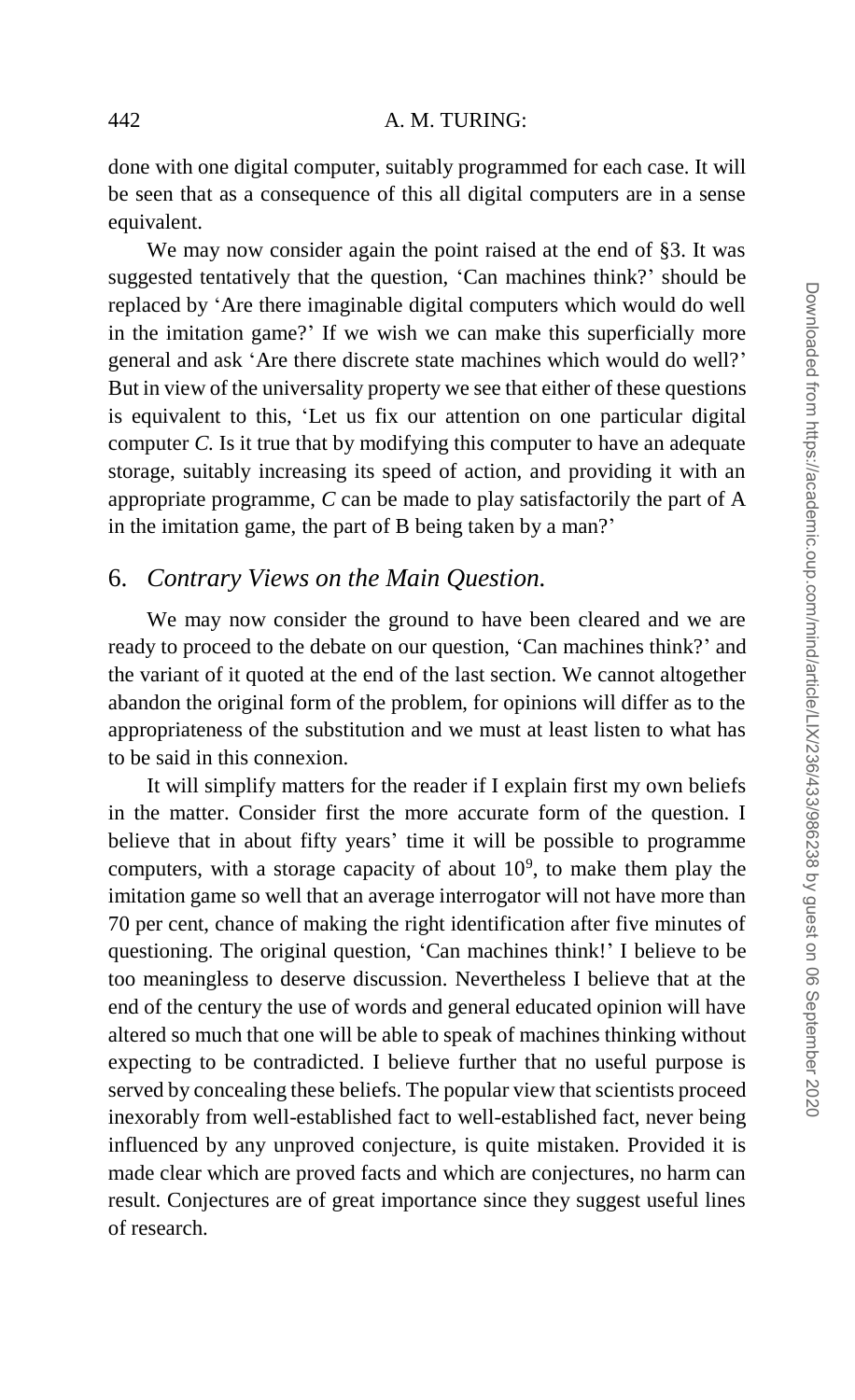I now proceed to consider opinions opposed to my own.

(1) *The Theological Objection.* Thinking is a function of man's immortal soul. God has given an immortal soul to every man and woman, but not to any other animal or to machines. Hence no animal or machine can think.

I am unable to accept any part of this, but will attempt to reply in theological terms. I should find the argument more convincing if animals were classed with men, for there is a greater difference, to my mind, between the typical animate and the inanimate than there is between man and the other animals. The arbitrary character of the orthodox view becomes clearer if we consider how it might appear to a member of some other religious community. How do Christians regard the Moslem view that women have no souls? But let us leave this point aside and return to the main argument. It appears to me that the argument quoted above implies a serious restriction of the omnipotence of the Almighty. It is admitted that there are certain things that He cannot do such as making one equal to two, but should we not believe that He has freedom to confer a soul on an elephant if He sees fit? We might expect that He would only exercise this power in conjunction with a mutation which provided the elephant with an appropriately improved brain to minister to the needs of this soul. An argument of exactly similar form may be made for the case of machines. It may seem different because it is more difficult to "swallow". But this really only means that we think it would be less likely that He would consider the circumstances suitable for conferring a soul. The circumstances in question are discussed in the rest of this paper. In attempting to construct such machines we should not be irreverently usurping His power of creating souls, any more than we are in the procreation of children: rather we are, in either case, instruments of His will providing mansions for the souls that He creates.

However, this is mere speculation. I am not very impressed with theological arguments whatever they may be used to support. Such arguments have often been found unsatisfactory in the past. In the time of Galileo it was argued that the texts, "And the sun stood still . . . and hasted not to go down about a whole day" (Joshua x. 13) and "He laid the

l

<sup>&</sup>lt;sup>1</sup> Possibly this view is heretical. St. Thomas Aquinas (Summa Theologica, quoted by Bertrand Russell, p. 480) states that God cannot make a man to have no soul. But this may not be a real restriction on His powers, but only a result of the fact that men's souls are immortal, and therefore indestructible.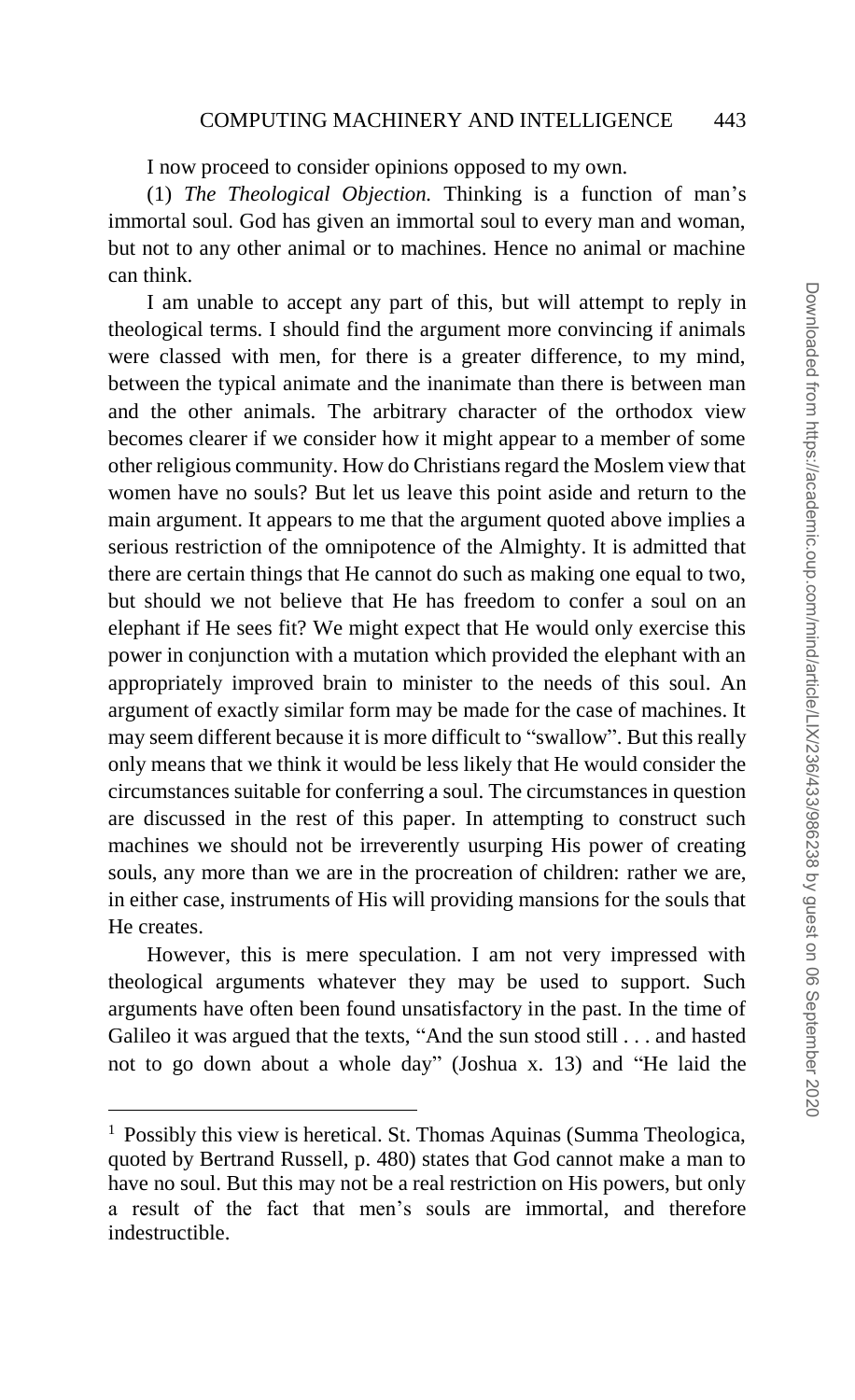foundations of the earth, that it should not move at any time" (Psalm cv. 5) were an adequate refutation of the Copernican theory. With our present knowledge such an argument appears futile. When that knowledge was not available it made a quite different impression.

(2) *The 'Heads in the Sand' Objection.* "The consequences of machines thinking would be too dreadful. Let us hope and believe that they cannot do so."

This argument is seldom expressed quite so openly as in the form above. But it affects most of us who think about it at all. We like to believe that Man is in some subtle way superior to the rest of creation. It is best if he can be shown to be *necessarily* superior, for then there is no danger of him losing his commanding position. The popularity of the theological argument is clearly connected with this feeling. It is likely to be quite strong in intellectual people, since they value the power of thinking more highly than others, and are more inclined to base their belief in the superiority of Man on this power.

I do not think that this argument is sufficiently substantial to require refutation. Consolation would be more appropriate: perhaps this should be sought in the transmigration of souls.

(3) *The Mathematical Objection.* There are a number of results of mathematical logic which can be used to show that there are limitations to the powers of discrete-state machines. The best known of these results is known as Gödel's theorem,<sup>1</sup> and shows that in any sufficiently powerful logical system statements can be formulated which can neither be proved nor disproved within the system, unless possibly the system itself is inconsistent. There are other, in some respects similar, results due to *Church, Kleene, Rosser,* and *Turing.* The latter result is the most convenient to consider, since it refers directly to machines, whereas the others can only be used in a comparatively indirect argument: for instance if Gödel's theorem is to be used we need in addition to have some means of describing logical systems in terms of machines, and machines in terms of logical systems. The result in question refers to a type of machine which is essentially a digital computer with an infinite capacity. It states that there are certain things that such a machine cannot do. If it is rigged up to give answers to questions as in the imitation game, there will be some questions to which it will either give a wrong answer, or fail to give an answer at all however much time is allowed for a reply. There may, of course, be many

l

<sup>&</sup>lt;sup>1</sup> Author's names in italics refer to the Bibliography.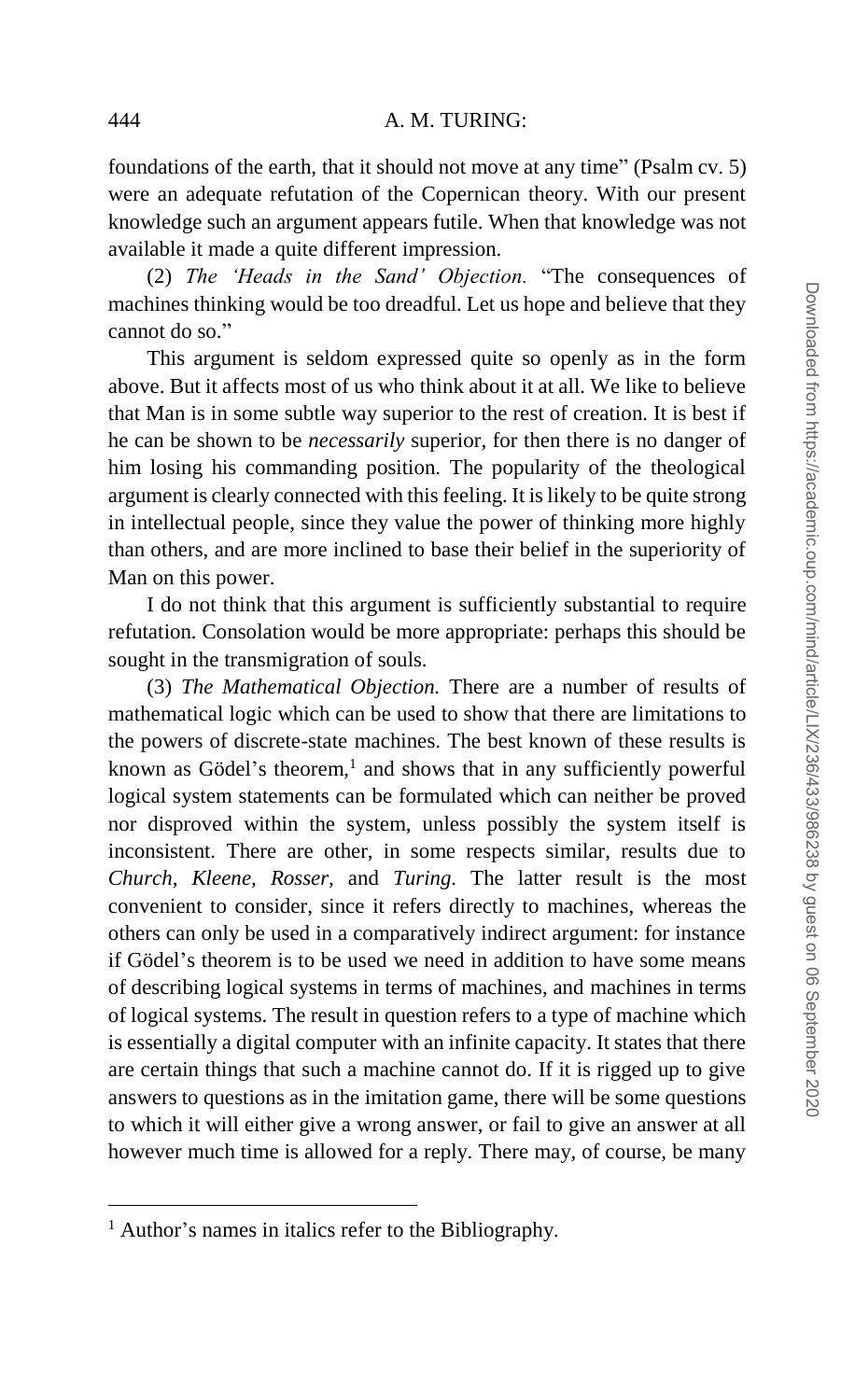such questions, and questions which cannot be answered by one machine may be satisfactorily answered by another. We are of course supposing for the present that the questions are of the kind to which an answer 'Yes' or 'No' is appropriate, rather than questions such as 'What do you think of Picasso?' The questions that we know the machines must fail on are of this type, "Consider the machine specified as follows. . . . Will this machine ever answer 'Yes' to any question?" The dots are to be replaced by a description of some machine in a standard form, which could be something like that used in § 5. When the machine described bears a certain comparatively simple relation to the machine which is under interrogation, it can be shown that the answer is either wrong or not forthcoming. This is the mathematical result: it is argued that it proves a disability of machines to which the human intellect is not subject.

The short answer to this argument is that although it is established that there are limitations to the powers of any particular machine, it has only been stated, without any sort of proof, that no such limitations apply to the human intellect. But I do not think this view can be dismissed quite so lightly. Whenever one of these machines is asked the appropriate critical question, and gives a definite answer, we know that this answer must be wrong, and this gives us a certain feeling of superiority. Is this feeling illusory? It is no doubt quite genuine, but I do not think too much importance should be attached to it. We too often give wrong answers to questions ourselves to be justified in being very pleased at such evidence of fallibility on the part of the machines. Further, our superiority can only be felt on such an occasion in relation to the one machine over which we have scored our petty triumph. There would be no question of triumphing simultaneously over *all* machines. In short, then, there might be men cleverer than any given machine, but then again there might be other machines cleverer again, and so on.

Those who hold to the mathematical argument would, I think, mostly be willing to accept the imitation game as a basis for discussion. Those who believe in the two previous objections would probably not be interested in any criteria.

(4) *The Argument from Consciousness.* This argument is very well expressed in *Professor Jefferson's* Lister Oration for 1949, from which I quote. "Not until a machine can write a sonnet or compose a concerto because of thoughts and emotions felt, and not by the chance fall of symbols, could we agree that machine equals brain—that is, not only write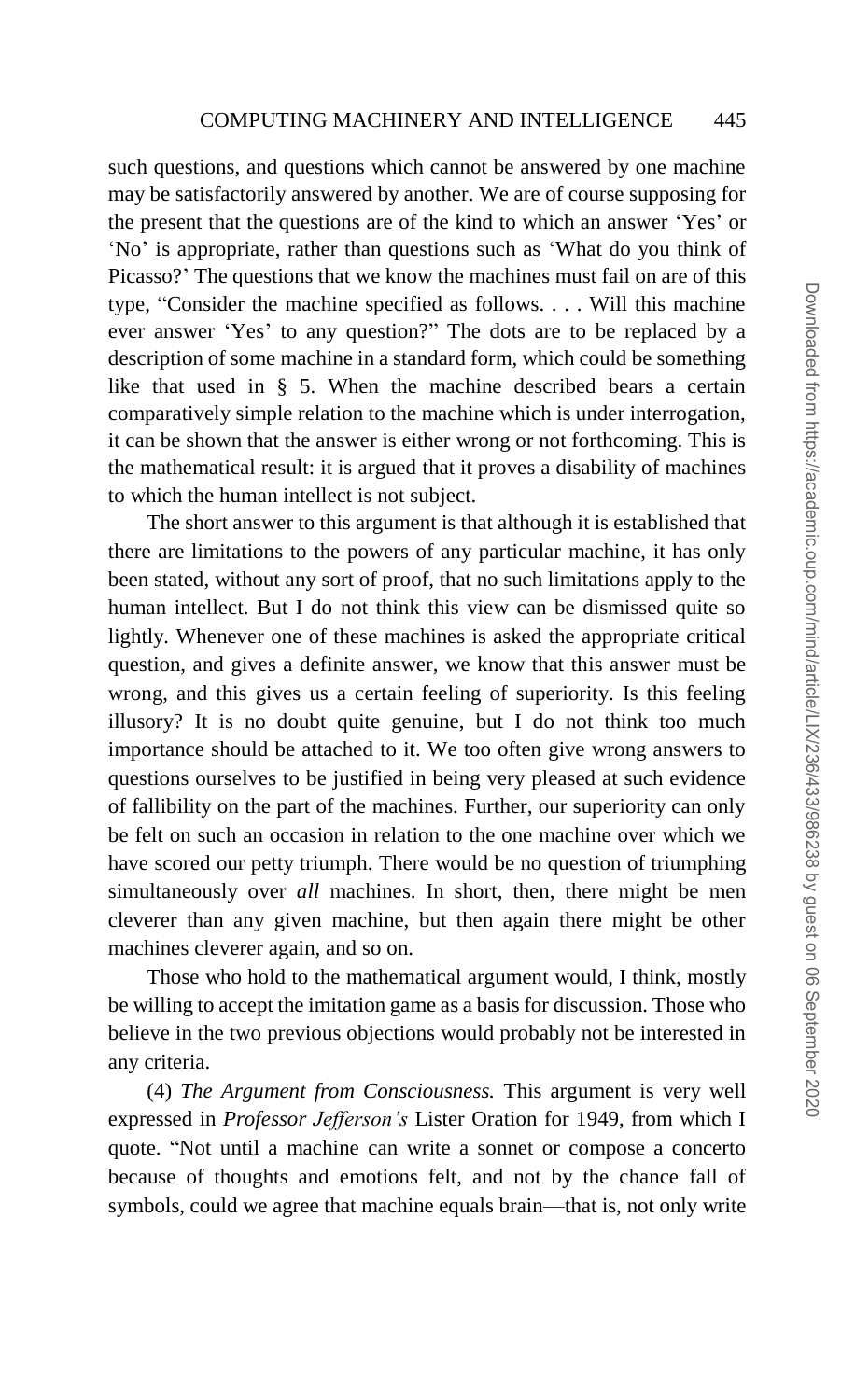it but know that it had written it. No mechanism could feel (and not merely artificially signal, an easy contrivance) pleasure at its successes, grief when its valves fuse, be warmed by flattery, be made miserable by its mistakes, be charmed by sex, be angry or depressed when it cannot get what it wants."

This argument appears to be a denial of the validity of our test. According to the most extreme form of this view the only way by which one could be sure that a machine thinks is to *be* the machine and to feel oneself thinking. One could then describe these feelings to the world, but of course no one would be justified in taking any notice. Likewise according to this view the only way to know that a *man* thinks is to be that particular man. It is in fact the solipsist point of view. It may be the most logical view to hold but it makes communication of ideas difficult. A is liable to believe 'A thinks but B does not' whilst B believes 'B thinks but A does not'. Instead of arguing continually over this point it is usual to have the polite convention that everyone thinks.

I am sure that Professor Jefferson does not wish to adopt the extreme and solipsist point of view. Probably he would be quite willing to accept the imitation game as a test. The game (with the player B omitted) is frequently used in practice under the name of *viva voce* to discover whether some one really understands something or has 'learnt it parrot fashion'. Let us listen in to a part of such a *viva voce*:

Interrogator: In the first line of your sonnet which reads 'Shall I compare thee to a summer's day', would not 'a spring day' do as well or better?

Witness: It wouldn't scan.

Interrogator: How about 'a winter's day' That would scan all right.

Witness: Yes, but nobody wants to be compared to a winter's day.

Interrogator: Would you say Mr. Pickwick reminded you of Christmas? Witness: In a way.

- Interrogator: Yet Christmas is a winter's day, and I do not think Mr. Pickwick would mind the comparison.
- Witness: I don't think you're serious. By a winter's flay one means a typical winter's day, rather than a special one like Christmas.

And so on. What would Professor Jefferson say if the sonnet-writing machine was able to answer like this in the *viva voce?* I do not know whether he would regard the machine as 'merely artificially signalling' these answers, but if the answers were as satisfactory and sustained as in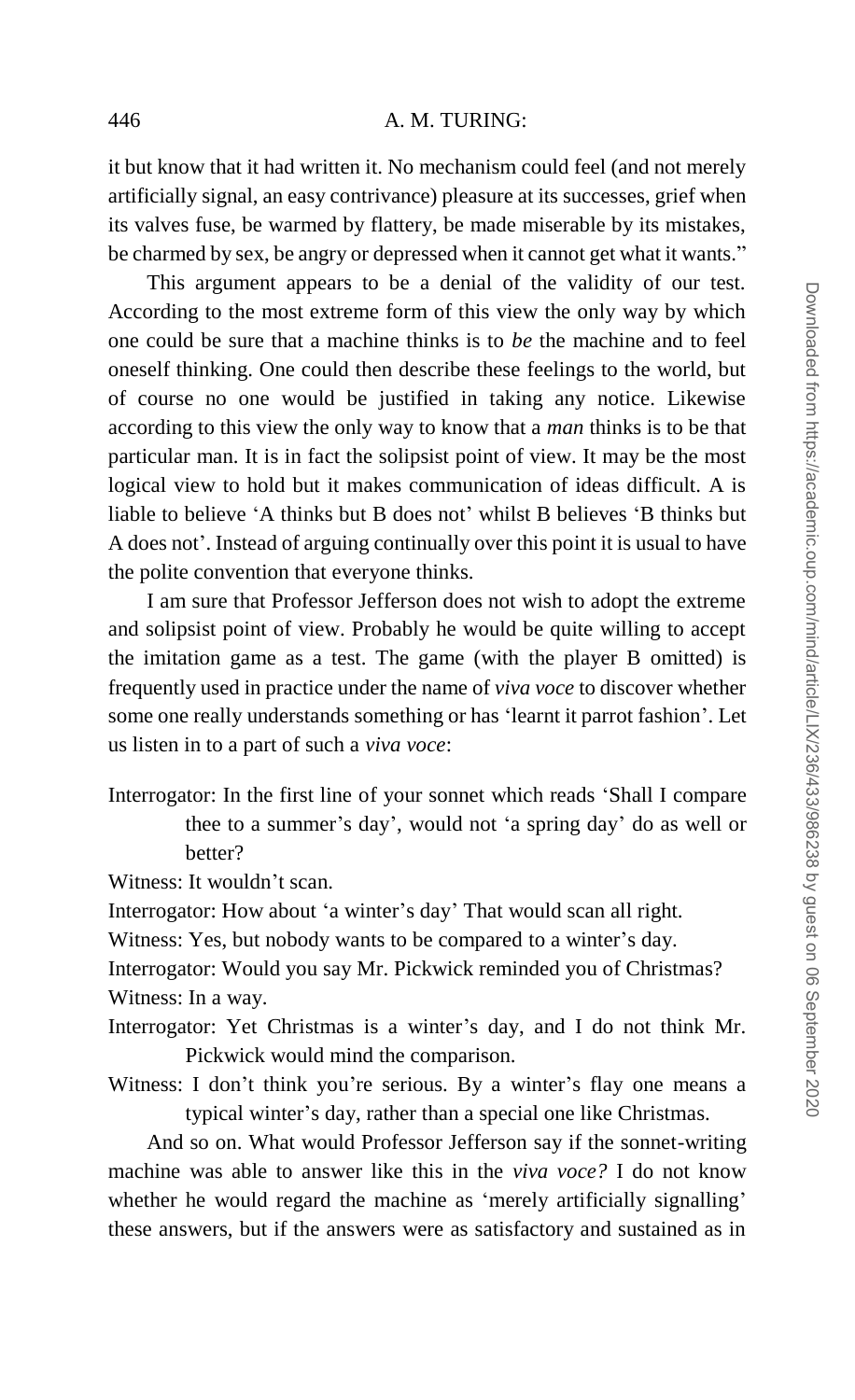the above passage I do not think he would describe it as 'an easy contrivance'. This phrase is, I think, intended to cover such devices as the inclusion in the machine of a record of someone reading a sonnet, with appropriate switching to turn it on from time to time.

In short then, I think that most of those who support the argument from consciousness could be persuaded to abandon it rather than be forced into the solipsist position. They will then probably be willing to accept our test.

I do not wish to give the impression that I think there is no mystery about consciousness. There is, for instance, something of a paradox connected with any attempt to localise it. But I do not think these mysteries necessarily need to be solved before we can answer the question with which we are concerned in this paper.

(5) *Arguments from Various Disabilities.* These arguments take the form, "I grant you that you can make machines do all the things you have mentioned but you will never be able to make one to do X". Numerous features X are suggested in this connexion. I offer a selection:

Be kind, resourceful, beautiful, friendly (p. 448), have initiative, have a sense of humour, tell right from wrong, make mistakes (p. 448), fall in love, enjoy strawberries and cream (p. 448), make some one fall in love with it, learn from experience (pp. 456 f.), use words properly, be the subject of its own thought (p. 449), have as much diversity of behaviour as a man, do something really new (p. 450). (Some of these disabilities are given special consideration as indicated by the page numbers.)

No support is usually offered for these statements. I believe they are mostly founded on the principle of scientific induction. A man has seen thousands of machines in his lifetime. From what he sees of them he draws a number of general conclusions. They are ugly, each is designed for a very limited purpose, when required for a minutely different purpose they are useless, the variety of behaviour of any one of them is very small, etc., etc. Naturally he concludes that these are necessary properties of machines in general. Many of these limitations are associated with the very small storage capacity of most machines. (I am assuming that the idea of storage capacity is extended in some way to cover machines other than discretestate machines. The exact definition does not matter as no mathematical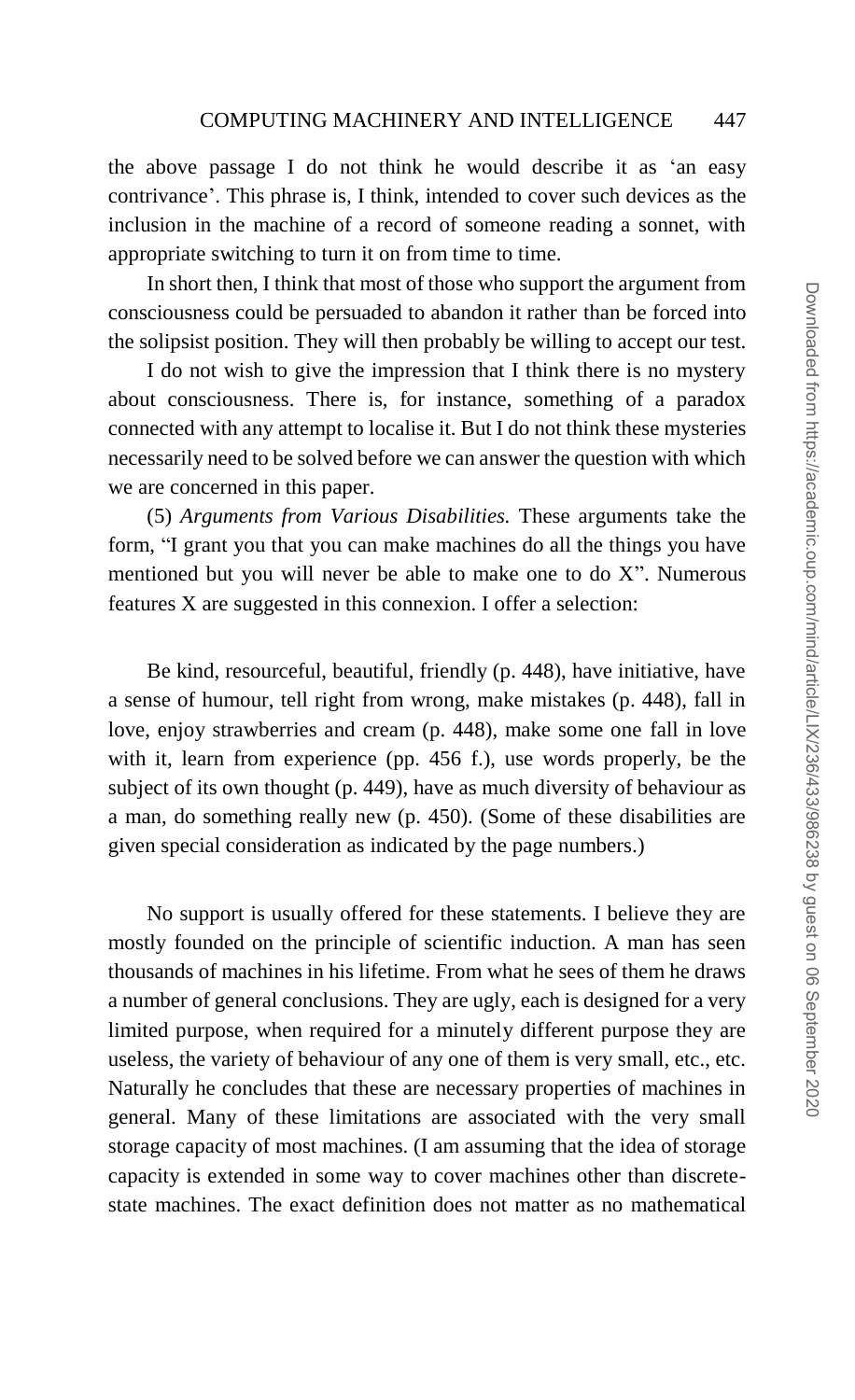accuracy is claimed in the present discussion.) A few years ago, when very little had been heard of digital computers, it was possible to elicit much incredulity concerning them, if one mentioned their properties without describing their construction. That was presumably due to a similar application of the principle of scientific induction. These applications of the principle are of course largely unconscious. When a burnt child fears the fire and shows that he fears it by avoiding it, I should say that he was applying scientific induction. (I could of course also describe his behaviour in many other ways.) The works and customs of mankind do not seem to be very suitable material to which to apply scientific induction. A very large part of space-time must be investigated, if reliable results are to be obtained. Otherwise we may (as most English children do) decide that everybody speaks English, and that it is silly to learn French.

There are, however, special remarks to be made about many of the disabilities that have been mentioned. The inability to enjoy strawberries and cream may have struck the reader as frivolous. Possibly a machine might be made to enjoy this delicious dish, but any attempt to make one do so would be idiotic. What is important about this disability is that it contributes to some of the other disabilities, *e.g.* to the difficulty of the same kind of friendliness occurring between man and machine as between white man and white man, or between black man and black man.

The claim that "machines cannot make mistakes" seems a curious one. One is tempted to retort, "Are they any the worse for that?" But let us adopt a more sympathetic attitude, and try to see what is really meant. I think this criticism can be explained in terms of the imitation game. It is claimed that the interrogator could distinguish the machine from the man simply by setting them a number of problems in arithmetic. The machine would be unmasked because of its deadly accuracy. The reply to this is simple. The machine (programmed for playing the game) would not attempt to give the *right* answers to the arithmetic problems. It would deliberately introduce mistakes in a manner calculated to confuse the interrogator. A mechanical fault would probably show itself through an unsuitable decision as to what sort of a mistake to make in the arithmetic. Even this interpretation of the criticism is not sufficiently sympathetic. But we cannot afford the space to go into it much further. It seems to me that this criticism depends on a confusion between two kinds of mistake. We may call them 'errors of functioning' and 'errors of conclusion'. Errors of functioning are due to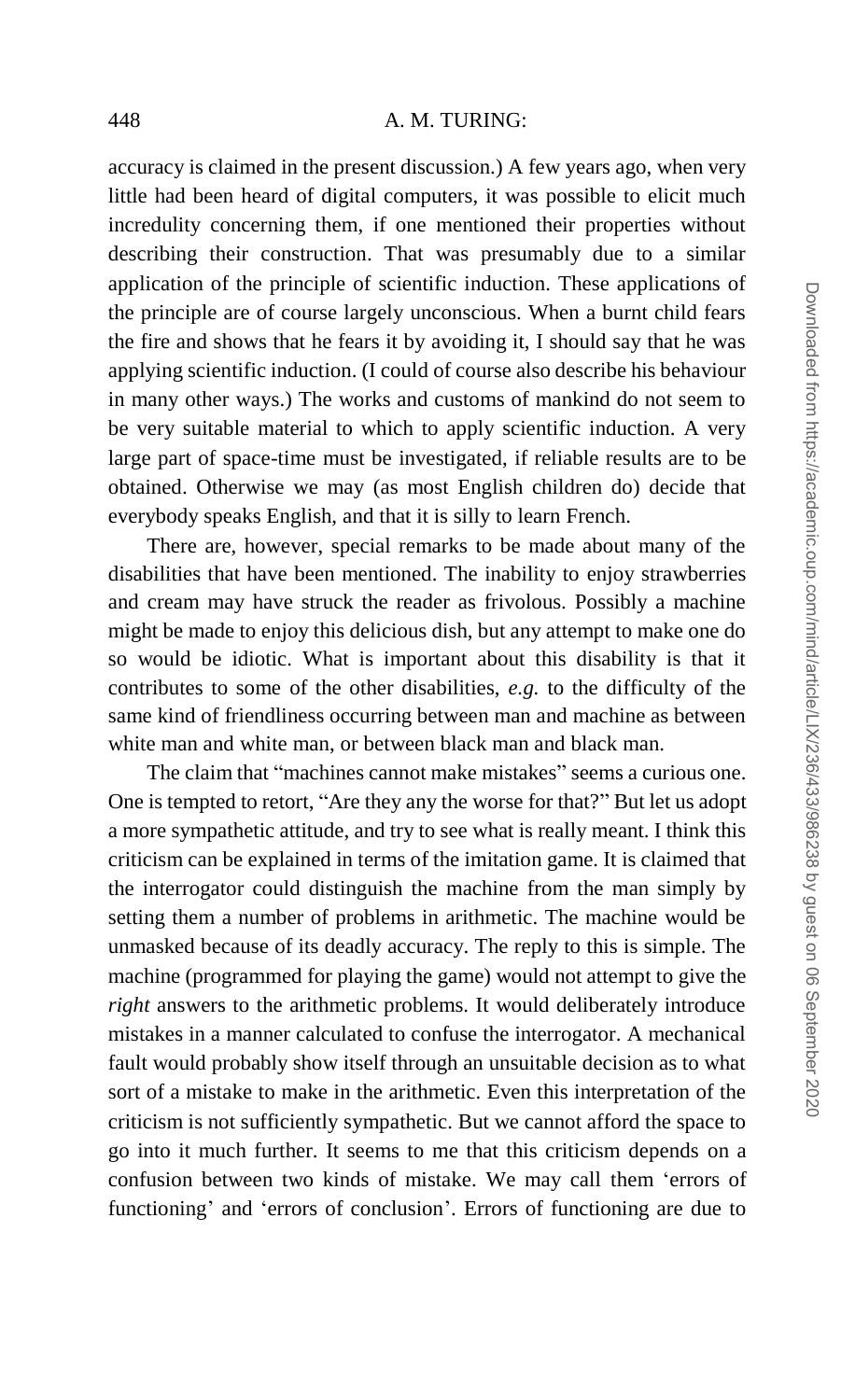some mechanical or electrical fault which causes the machine to behave otherwise than it was designed to do. In philosophical discussions one likes to ignore the possibility of such errors; one is therefore discussing 'abstract machines'. These abstract machines are mathematical fictions rather than physical objects. By definition they are incapable of errors of functioning. In this sense we can truly say that 'machines can never make mistakes'. Errors of conclusion can only arise when some meaning is attached to the output signals from the machine. The machine might, for instance, type out mathematical equations, or sentences in English. When a false proposition is typed we say that the machine has committed an error of conclusion. There is clearly no reason at all for saying that a machine cannot make this kind of mistake. It might do nothing but type out repeatedly ' $0 = 1$ '. To take a less perverse example, it might have some method for drawing conclusions by scientific induction. We must expect such a method to lead occasionally to erroneous results.

The claim that a machine cannot be the subject of its own thought can of course only be answered if it can be shown that the machine has *some* thought with *some* subject matter. Nevertheless, 'the subject matter of a machine's operations' does seem to mean something, at least to the people who deal with it. If, for instance, the machine was trying to find a solution of the equation  $x^2 - 40x - 11 = 0$  one would be tempted to describe this equation as part of the machine's subject matter at that moment. In this sort of sense a machine undoubtedly can be its own subject matter. It may be used to help in making up its own programmes, or to predict the effect of alterations in its own structure. By observing the results of its own behaviour it can modify its own programmes so as to achieve some purpose more effectively. These are possibilities of the near future, rather than Utopian dreams.

The criticism that a machine cannot have much diversity of behaviour is just a way of saying that it cannot have much storage capacity. Until fairly recently a storage capacity of even a thousand digits was very rare.

The criticisms that we are considering here are often disguised forms of the argument from consciousness. Usually if one maintains that a machine *can* do one of these things, and describes the kind of method that the machine could use, one will not make much of an impression. It is thought that the method (whatever it may be, for it must be mechanical) is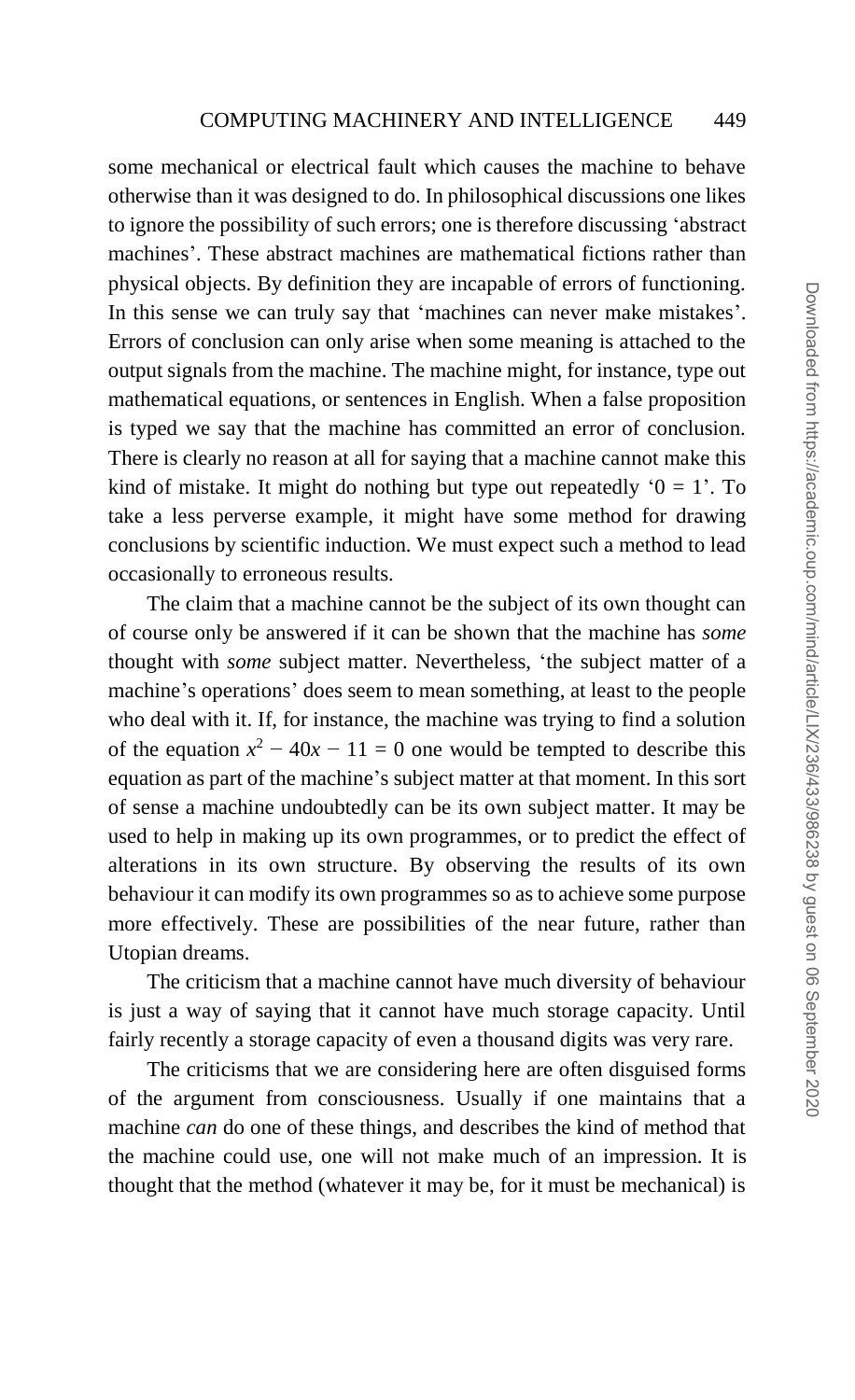really rather base. Compare the parenthesis in Jefferson's statement quoted on p. 21.

(6) *Lady Lovelace's Objection.* Our most detailed information of Babbage's Analytical Engine comes from a memoir by *Lady Lovelace.* In it she states, "The Analytical Engine has no pretensions to *originate* anything. It can do *whatever we know how to order it* to perform" (her italics). This statement is quoted by *Hartree* (p. 70) who adds: "This does not imply that it may not be possible to construct electronic equipment which will 'think for itself', or in which, in biological terms, one could set up a conditioned reflex, which would serve as a basis for 'learning'. Whether this is possible in principle or not is a stimulating and exciting question, suggested by some of these recent developments. But it did not seem that the machines constructed or projected at the time had this property".

I am in thorough agreement with Hartree over this. It will be noticed that be does not assert that the machines in question had not got the property, but rather that the evidence available to Lady Lovelace did not encourage her to believe that they had it. It is quite possible that the machines in question had in a sense got this property. For suppose that some discrete-state machine has the property. The Analytical Engine was a universal digital computer, so that, if its storage capacity and speed were adequate, it could by suitable programming be made to mimic the machine in question. Probably this argument did not occur to the Countess or to Babbage. In any case there was no obligation on them to claim all that could be claimed.

This whole question will be considered again under the heading of learning machines.

A variant of Lady Lovelace's objection states that a machine can 'never do anything really new'. This may be parried for a moment with the saw, 'There is nothing new under the sun'. Who can be certain that 'original work' that he has done was not simply the growth of the seed planted in him by teaching, or the effect of following well-known general principles. A better variant of the objection says that a machine can never 'take us by surprise'. This statement is a more direct challenge and can be met directly. Machines take me by surprise with great frequency. This is largely because I do not do sufficient calculation to decide what to expect them to do, or rather because, although I do a calculation, I do it in a hurried, slipshod fashion, taking risks. Perhaps I say to myself, 'I suppose the voltage here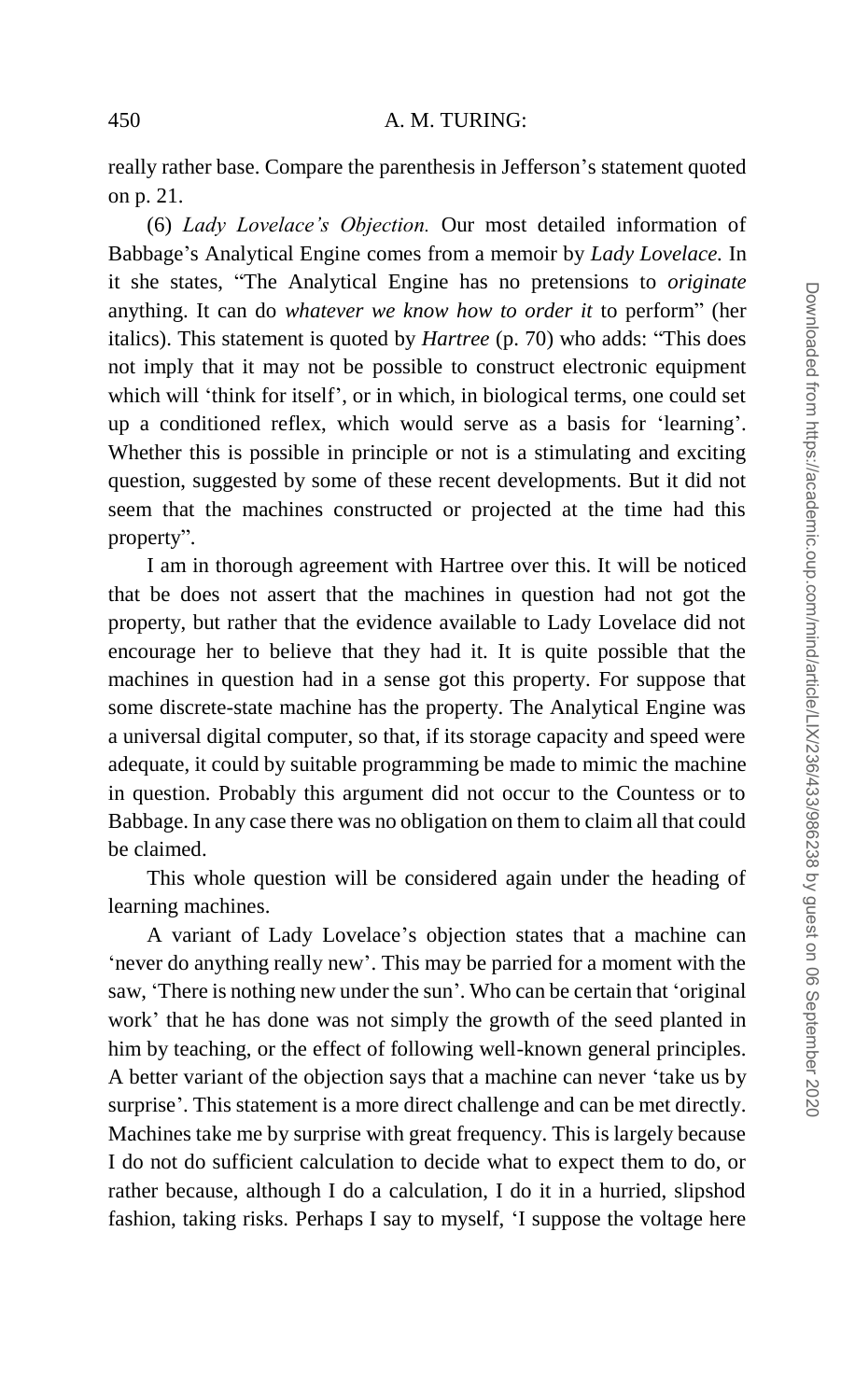ought to be the same as there: anyway let's assume it is*.*' Naturally I am often wrong, and the result is a surprise for me for by the time the experiment is done these assumptions have been forgotten. These admissions lay me open to lectures on the subject of my vicious ways, but do not throw any doubt on my credibility when I testify to the surprises I experience.

I do not expect this reply to silence my critic. He will probably say that such surprises are due to some creative mental act on my part, and reflect no credit on the machine. This leads us back to the argument from consciousness, and far from the idea of surprise. It is a line of argument we must consider closed, but it is perhaps worth remarking that the appreciation of something as surprising requires as much of a 'creative mental act' whether the surprising event originates from a man, a book, a machine or anything else.

The view that machines cannot give rise to surprises is due, I believe, to a fallacy to which philosophers and mathematicians are particularly subject. This is the assumption that as soon as a fact is presented to a mind all consequences of that fact spring into the mind simultaneously with it. It is a very useful assumption under many circumstances, but one too easily forgets that it is false. A natural consequence of doing so is that one then assumes that there is no virtue in the mere working out of consequences from data and general principles.

(7) *Argument from Continuity in the Nervous System.* The nervous system is certainly not a discrete-state machine. A small error in the information about the size of a nervous impulse impinging on a neuron, may make a large difference to the size of the outgoing impulse. It may be argued that, this being so, one cannot expect to be able to mimic the behaviour of the nervous system with a discrete-state system.

It is true that a discrete-state machine must be different from a continuous machine. But if we adhere to the conditions of the imitation game, the interrogator will not be able to take any advantage of this difference. The situation can be made clearer if we consider some other simpler continuous machine. A differential analyser will do very well. (A differential analyser is a certain kind of machine not of the discrete-state type used for some kinds of calculation.) Some of these provide their answers in a typed form, and so are suitable for taking part in the game. It would not be possible for a digital computer to predict exactly what answers the differential analyser would give to a problem, but it would be quite capable of giving the right sort of answer. For instance, if asked to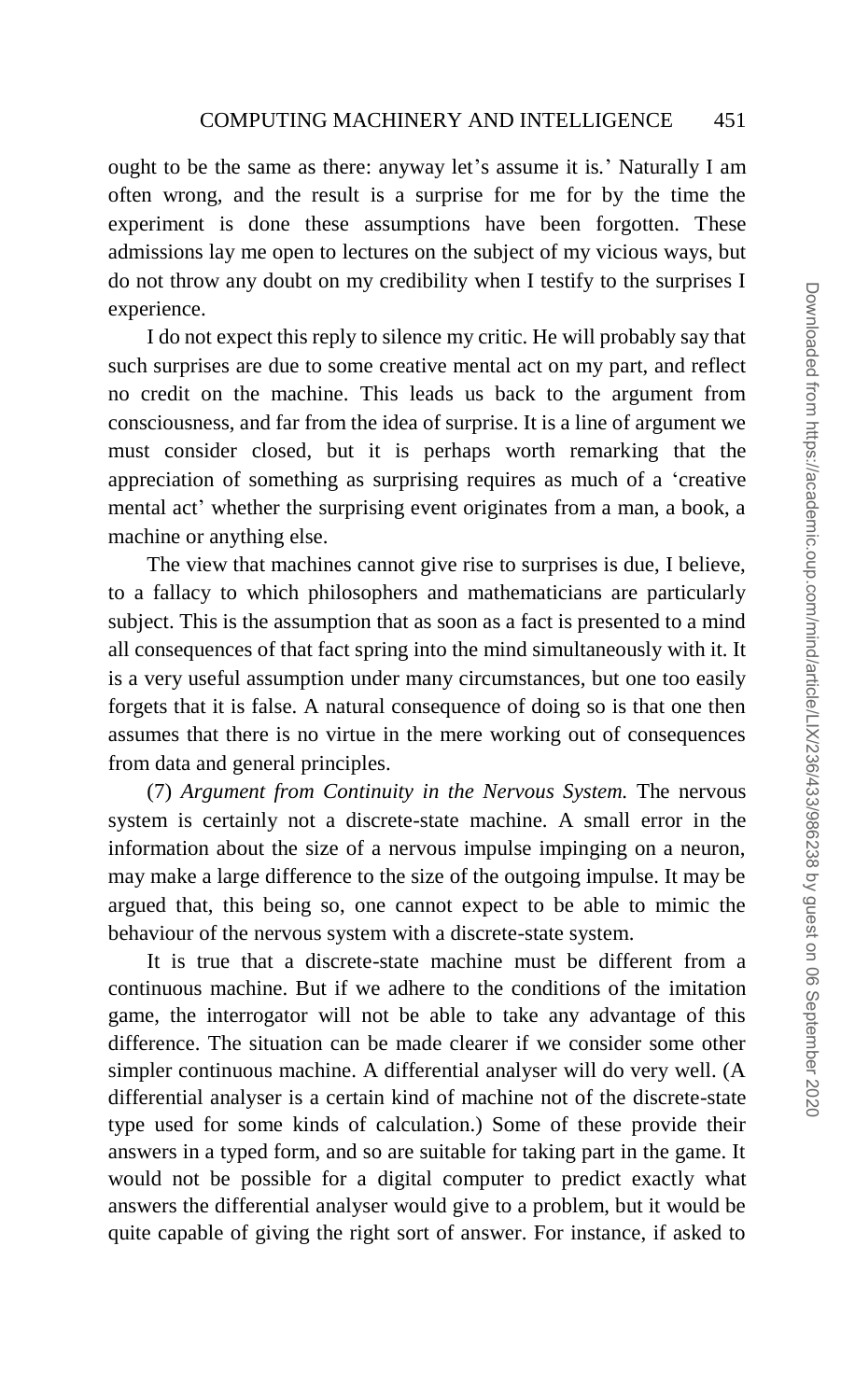give the value of  $\pi$  (actually about 3.1416) it would be reasonable to choose at random between the values 3.12, 3.13, 3.14, 3.15, 3.16 with the probabilities of 0.05, 0.15, 0.55, 0.19, 0.06 (say). Under these circumstances it would be very difficult for the interrogator to distinguish the differential analyser from the digital computer.

(8) *The Argument from Informality of Behaviour.* It is not possible to produce a set of rules purporting to describe what a man should do in every conceivable set of circumstances. One might for instance have a rule that one is to stop when one sees a red traffic light, and to go if one sees a green one, but what if by some fault both appear together? One may perhaps decide that it is safest to stop. But some further difficulty may well arise from this decision later. To attempt to provide rules of conduct to cover every eventuality, even those arising from traffic lights, appears to be impossible. With all this I agree.

From this it is argued that we cannot be machines. I shall try to reproduce the argument, but I fear I shall hardly do it justice. It seems to run something like this. 'If each man had a definite set of rules of conduct by which be regulated his life he would be no better than a machine. But there are no such rules, so men cannot be machines.' The undistributed middle is glaring. I do not think the argument is ever put quite like this, bat I believe this is the argument used nevertheless. There may however be a certain confusion between 'rules of conduct' and 'laws of behaviour' to cloud the issue. By 'rules of conduct' I mean precepts such as 'Stop if you see red lights', on which one can act, and of which one can be conscious. By 'laws of behaviour' I mean laws of nature as applied to a man's body such as 'if you pinch him he will squeak'. If we substitute 'laws of behaviour which regulate his life' for 'laws of conduct by which he regulates his life' in the argument quoted the undistributed middle is no longer insuperable. For we believe that it is not only true that being regulated by laws of behaviour implies being some sort of machine (though not necessarily a discrete-state machine), but that conversely being such a machine implies being regulated by such laws. However, we cannot so easily convince ourselves of the absence of complete laws of behaviour as of complete rules of conduct. The only way we know of for finding such laws is scientific observation, and we certainly know of no circumstances under which we could say, 'We have searched enough. There are no such laws.'

We can demonstrate more forcibly that any such statement would be unjustified. For suppose we could be sure of finding such laws if they existed. Then given a discrete-state machine it should certainly be possible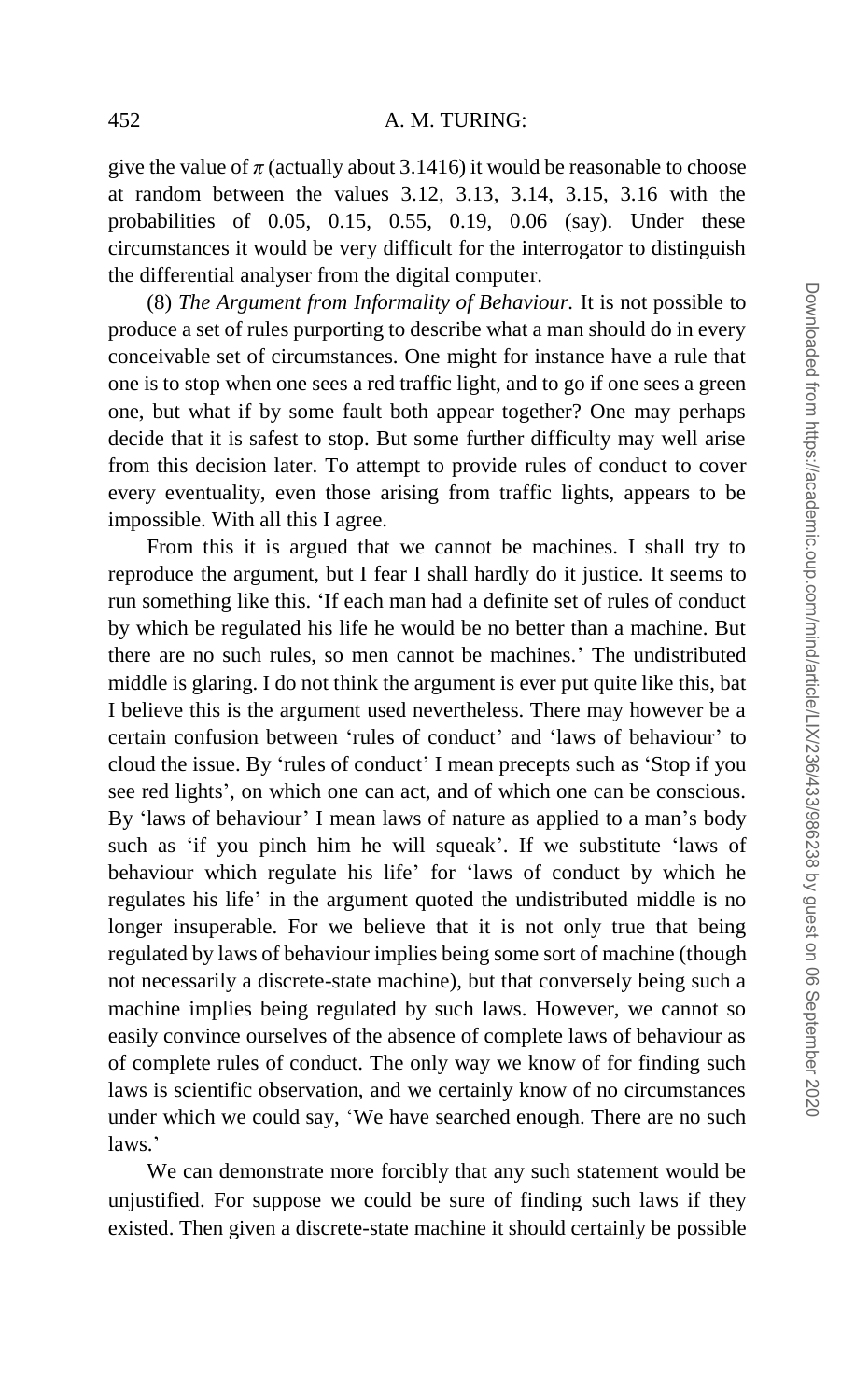to discover by observation sufficent about it to predict its future behaviour, and this within a reasonable time, say a thousand years. But this does not seem to be the case. I have set up on the Manchester computer a small programme using only 1000 units of storage, whereby the machine supplied with one sixteen figure number replies with another within two seconds. I would defy anyone to learn from these replies sufficient about the programme to be able to predict any replies to untried values.

(9) *The Argument from Extra-Sensory Perception.* I assume that the reader is familiar with the idea of extra-sensory perception, and the meaning of the four items of it, *viz.* telepathy, clairvoyance, precognition and psycho-kinesis. These disturbing phenomena seem to deny all our usual scientific ideas. How we should like to discredit them! Unfortunately the statistical evidence, at least for telepathy, is overwhelming. It is very difficult to rearrange one's ideas so as to fit these new facts in. Once one has accepted them it does not seem a very big step to believe in ghosts and bogies. The idea that our bodies move simply according to the known laws of physics, together with some others not yet discovered but somewhat similar, would be one of the first to go.

This argument is to my mind quite a strong one. One can say in reply that many scientific theories seem to remain workable in practice, in spite of clashing with E.S.P.; that in fact one can get along very nicely if one forgets about it. This is rather cold comfort, and one fears that thinking is just the kind of phenomenon where E.S.P. may be especially relevant.

A more specific argument based on E.S.P. might run as follows: "Let us play the imitation game, using as witnesses a man who is good as a telepathic receiver, and a digital computer. The interrogator can ask such questions as 'What suit does the card in my right hand belong to?' The man by telepathy or clairvoyance gives the right answer 130 times out of 400 cards. The machine can only guess at random, and perhaps gets 104 right, so the interrogator makes the right identification." There is an interesting possibility which opens here. Suppose the digital computer contains a random number generator. Then it will be natural to use this to decide what answer to give. But then the random number generator will be subject to the psycho-kinetic powers of the interrogator. Perhaps this psycho-kinesis might cause the machine to guess right more often than would be expected on a probability calculation, so that the interrogator might still be unable to make the right identification. On the other hand, he might be able to guess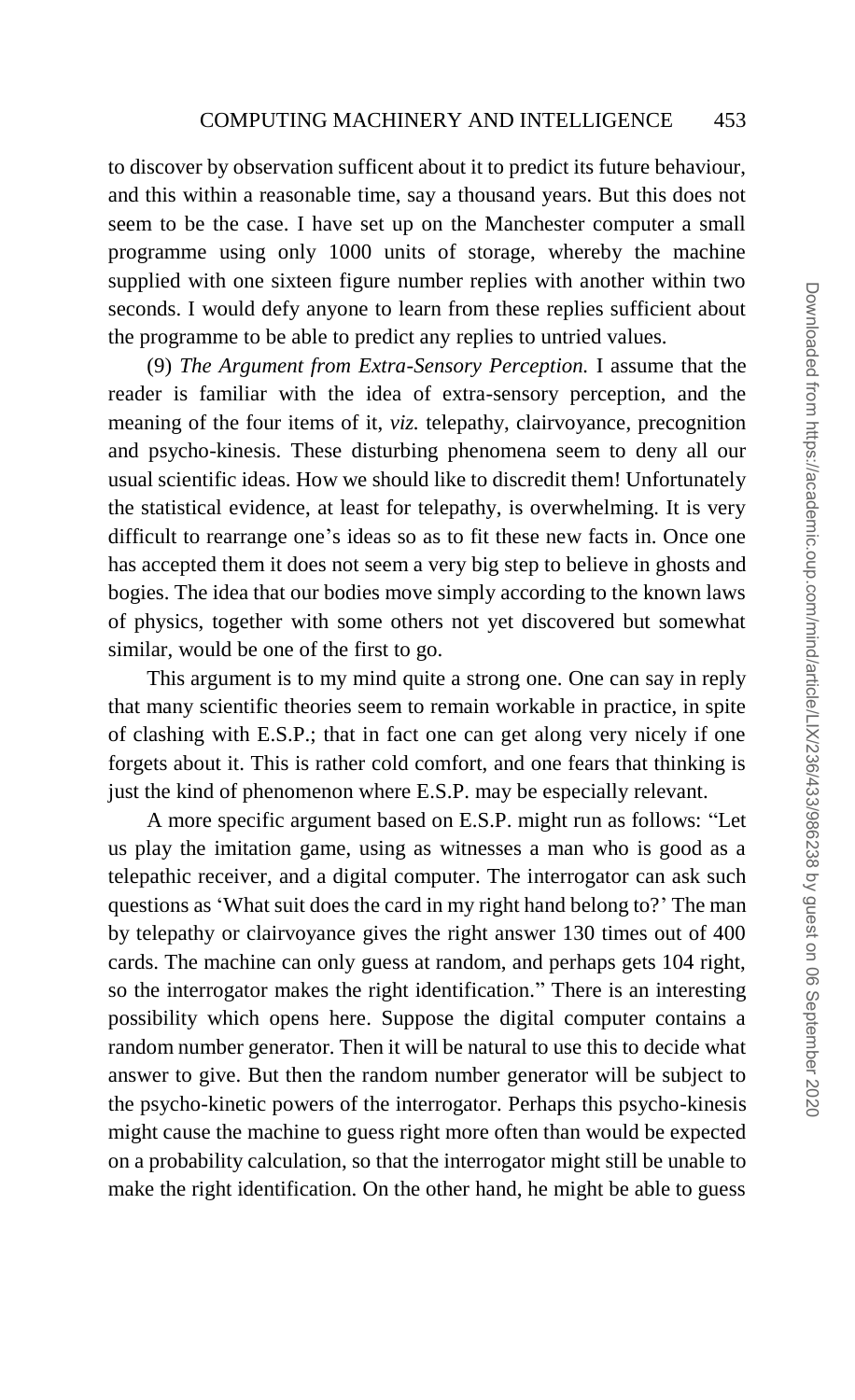right without any questioning, by clairvoyance. With E.S.P. anything may happen.

If telepathy is admitted it will be necessary to tighten our test up. The situation could be regarded as analogous to that which would occur if the interrogator were talking to himself and one of the competitors was listening with his ear to the wall. To put the competitors into a 'telepathyproof room' would satisfy all requirements.

### 7. *Learning Machines.*

The reader will have anticipated that I have no very convincing arguments of a positive nature to support my views. If I had I should not have taken such pains to point out the fallacies in contrary views. Such evidence as I have I shall now give.

Let us return for a moment to Lady Lovelace's objection, which stated that the machine can only do what we tell it to do. One could say that a man can 'inject' an idea into the machine, and that it will respond to a certain extent and then drop into quiescence, like a piano string struck by a hammer. Another simile would be an atomic pile of less than critical size: an injected idea is to correspond to a neutron entering the pile from without. Each such neutron will cause a certain disturbance which eventually dies away. If, however, the size of the pile is sufficiently increased, the disturbance caused by such an incoming neutron will very likely go on and on increasing until the whole pile is destroyed. Is there a corresponding phenomenon for minds, and is there one for machines? There does seem to be one for the human mind. The majority of them seem to be 'sub-critical', *i.e.* to correspond in this analogy to piles of sub-critical size. An idea presented to such a mind will on average give rise to less than one idea in reply. A smallish proportion are super-critical. An idea presented to such a mind may give rise to a whole 'theory' consisting of secondary, tertiary and more remote ideas. Animals minds seem to be very definitely subcritical. Adhering to this analogy we ask, 'Can a machine be made to be super-critical?'

The 'skin of an onion' analogy is also helpful. In considering the functions of the mind or the brain we find certain operations which we can explain in purely mechanical terms. This we say does not correspond to the real mind: it is a sort of skin which we must strip off if we are to find the real mind. But then in what remains we find a further skin to be stripped off, and so on. Proceeding in this way do we ever come to the 'real' mind,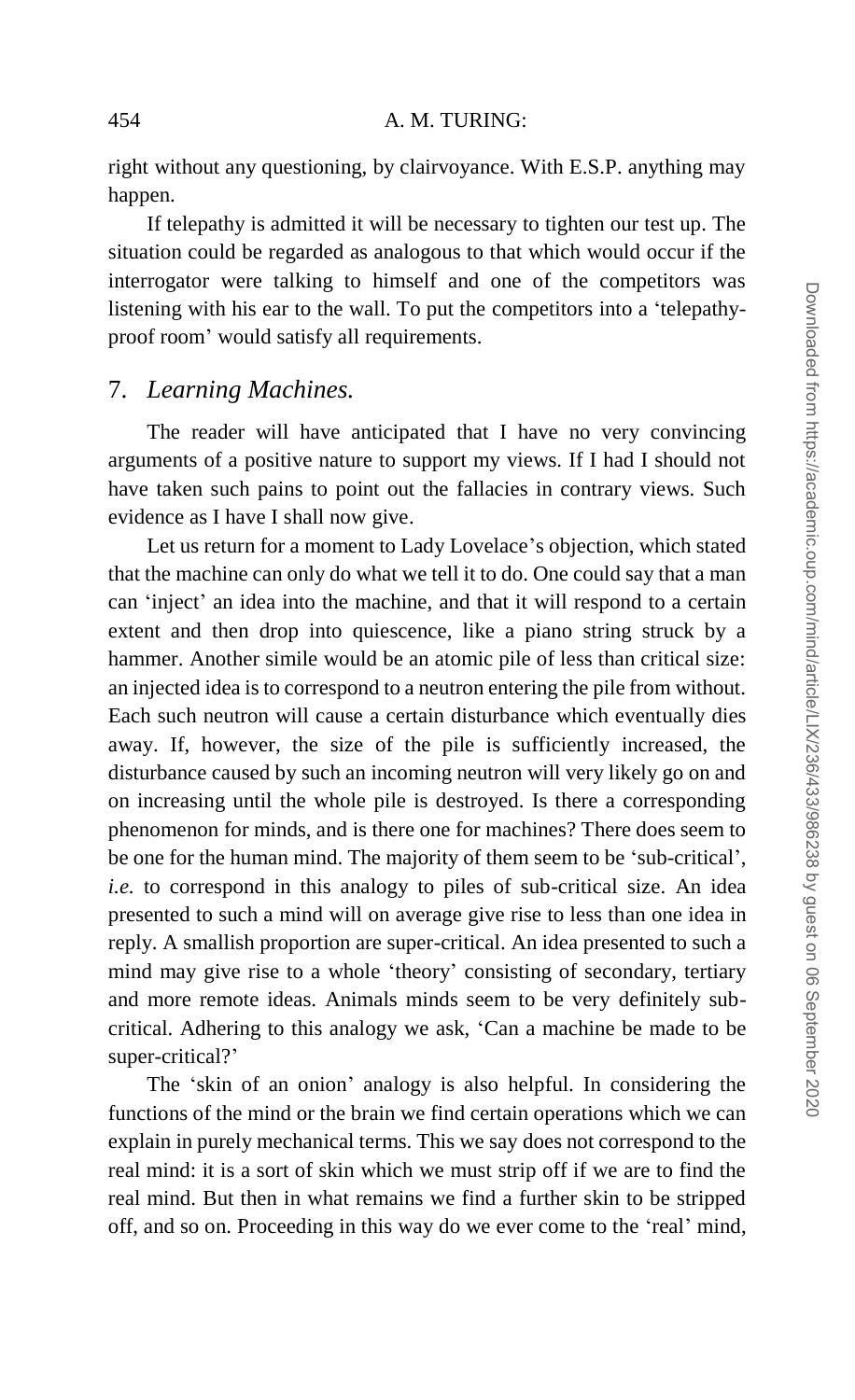or do we eventually come to the skin which has nothing in it? In the latter case the whole mind is mechanical. (It would not be a discrete-state machine however. We have discussed this.)

These last two paragraphs do not claim to be convincing arguments. They should rather be described as 'recitations tending to produce belief'.

The only really satisfactory support that can be given for the view expressed at the beginning of § 6, will be that provided by waiting for the end of the century and then doing the experiment described. But what can we say in the meantime? What steps should be taken now if the experiment is to be successful?

As I have explained, the problem is mainly one of programming. Advances in engineering will have to be made too, but it seems unlikely that these will not be adequate for the requirements. Estimates of the storage capacity of the brain vary from  $10^{10}$  to  $10^{15}$  binary digits. I incline to the lower values and believe that only a very small fraction is used for the higher types of thinking. Most of it is probably used for the retention of visual impressions. I should be surprised if more than  $10<sup>9</sup>$  was required for satisfactory playing of the imitation game, at any rate against a blind man. (Note—The capacity of the *Encyclopaedia Britannica*, 11th edition, is  $2 \times$  $10<sup>9</sup>$ .) A storage capacity of  $10<sup>7</sup>$  would be a very practicable possibility even by present techniques. It is probably not necessary to increase the speed of operations of the machines at all. Parts of modem machines which can be regarded as analogues of nerve cells work about a thousand times faster than the latter. This should provide a 'margin of safety' which could cover losses of speed arising in many ways. Our problem then is to find out how to programme these machines to play the game. At my present rate of working I produce about a thousand digits of programme a day, so that about sixty workers, working steadily through the fifty years might accomplish the job, if nothing went into the waste-paper basket. Some more expeditious method seems desirable.

In the process of trying to imitate an adult human mind we are bound to think a good deal about the process which has brought it to the state that it is in. We may notice three components,

(*a*) The initial state of the mind, say at birth,

(*b*) The education to which it has been subjected,

(*c*) Other experience, not to be described as education, to which it has been subjected.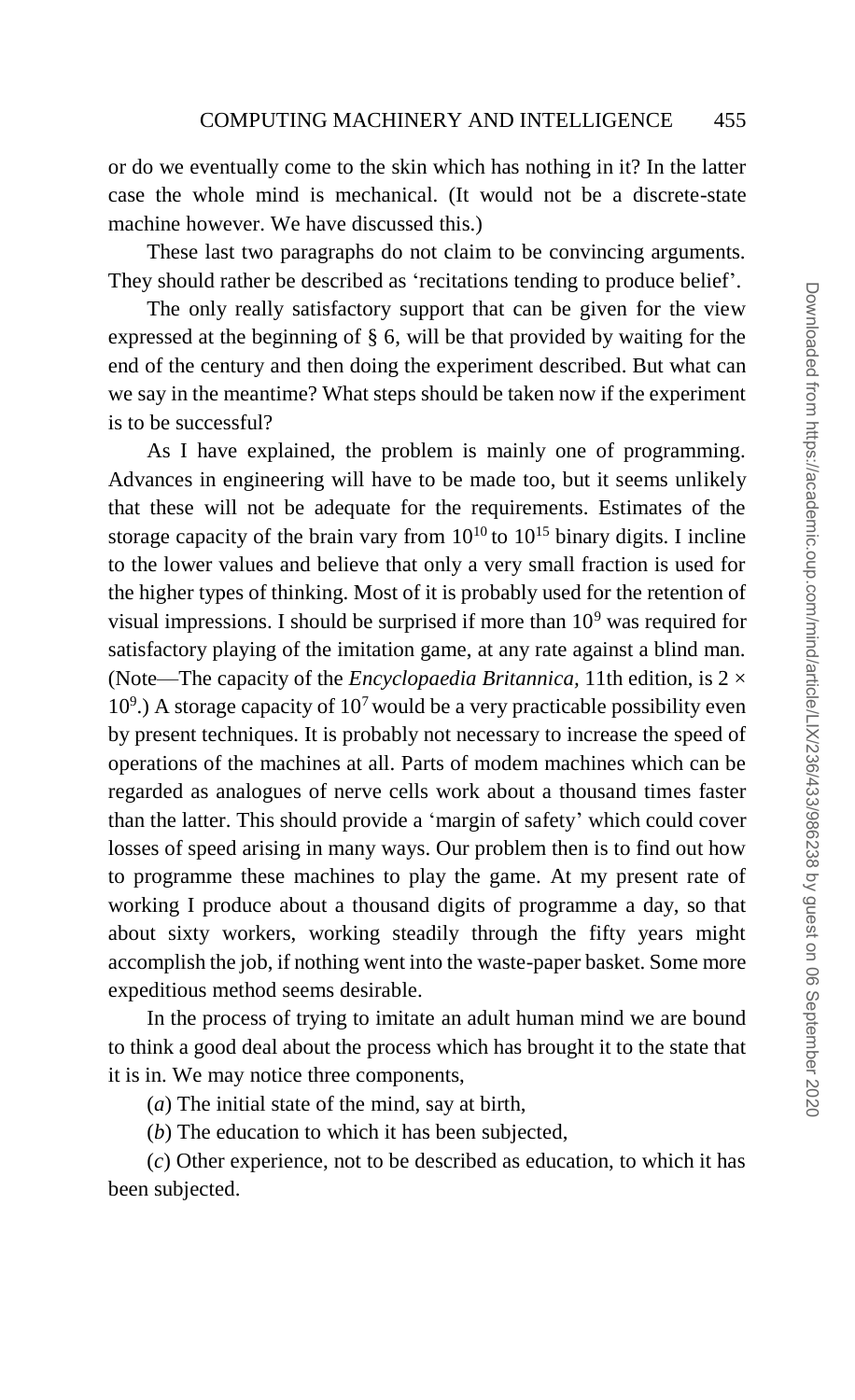Instead of trying to produce a programme to simulate the adult mind, why not rather try to produce one which simulates the child's? If this were then subjected to an appropriate course of education one would obtain the adult brain. Presumably the child-brain is something like a note-book as one buys it from the stationers. Rather little mechanism, and lots of blank sheets. (Mechanism and writing are from our point of view almost synonymous.) Our hope is that there is so little mechanism in the childbrain that something like it can be easily programmed. The amount of work in the education we can assume, as a first approximation, to be much the same as for the human child.

We have thus divided our problem into two parts. The childprogramme and the education process. These two remain very closely connected. We cannot expect to find a good child-machine at the first attempt. One must experiment with teaching one such machine and see how well it learns. One can then try another and see if it is better or worse. There is an obvious connection between this process and evolution, by the identifications

| Structure of the child machine | $=$ Hereditary material          |
|--------------------------------|----------------------------------|
| <b>Changes</b><br>,,           | $=$ Mutations                    |
| Natural selection              | $=$ Judgment of the experimenter |

One may hope, however, that this process will be more expeditious than evolution. The survival of the fittest is a slow method for measuring advantages. The experimenter, by the exercise of intelligence, should be able to speed it up. Equally important is the fact that he is not restricted to random mutations. If he can trace a cause for some weakness he can probably think of the kind of mutation which will improve it.

It will not be possible to apply exactly the same teaching process to the machine as to a normal child. It will not, for instance, be provided with legs, so that it could not be asked to go out and fill the coal scuttle. Possibly it might not have eyes. But however well these deficiencies might be overcome by clever engineering, one could not send the creature to school without the other children making excessive fun of it. It must be given some tuition. We need not be too concerned about the legs, eyes, etc. The example of Miss *Helen Keller* shows that education can take place provided that communication in both directions between teacher and pupil can take place by some means or other.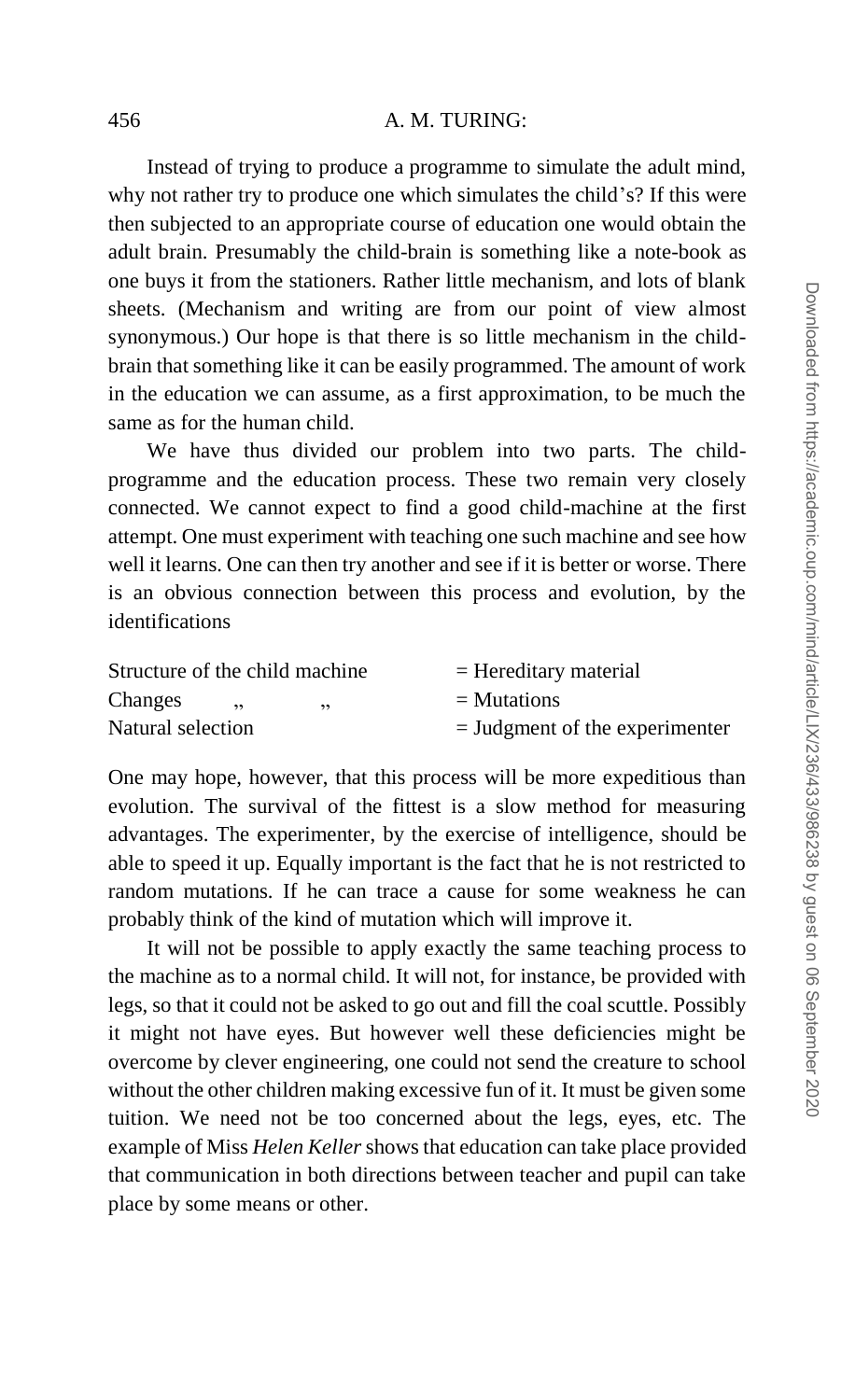We normally associate punishments and rewards with the teaching process. Some simple child-machines can be constructed or programmed on this sort of principle. The machine has to be so constructed that events which shortly preceded the occurrence of a punishment-signal are unlikely to be repeated, whereas a reward-signal increased the probability of repetition of the events which led up to it. These definitions do not presuppose any feelings on the part of the machine. I have done some experiments with one such child-machine, and succeeded in teaching it a few things, but the teaching method was too unorthodox for the experiment to be considered really successful.

The use of punishments and rewards can at best be a part of the teaching process. Roughly speaking, if the teacher has no other means of communicating to the pupil, the amount of information which can reach him does not exceed the total number of rewards and punishments applied. By the time a child has learnt to repeat 'Casabianca' he would probably feel very sore indeed, if the text could only be discovered by a 'Twenty Questions' technique, every 'NO' taking the form of a blow. It is necessary therefore to have some other 'unemotional' channels of communication. If these are available it is possible to teach a machine by punishments and rewards to obey orders given in some language, *e.g.* a symbolic language. These orders are to be transmitted through the 'unemotional' channels. The use of this language will diminish greatly the number of punishments and rewards required.

Opinions may vary as to the complexity which is suitable in the child machine. One might try to make it as simple as possible consistently with the general principles. Alternatively one might have a complete system of logical inference 'built in'.<sup>1</sup> In the latter case the store would be largely occupied with definitions and propositions. The propositions would have various kinds of status, *e.g.* well-established facts, conjectures, mathematically proved theorems, statements given by an authority, expressions having the logical form of proposition but not belief-value. Certain propositions may be described as 'imperatives'. The machine should be so constructed that as soon as an imperative is classed as 'wellestablished' the appropriate action automatically takes place. To illustrate this, suppose the teacher says to the machine, 'Do your homework now'. This may cause "Teacher says 'Do your homework now'" to be included

l

<sup>&</sup>lt;sup>1</sup> Or rather 'programmed in' for our child-machine will be programmed in a digital computer. But the logical system will not have to be learnt.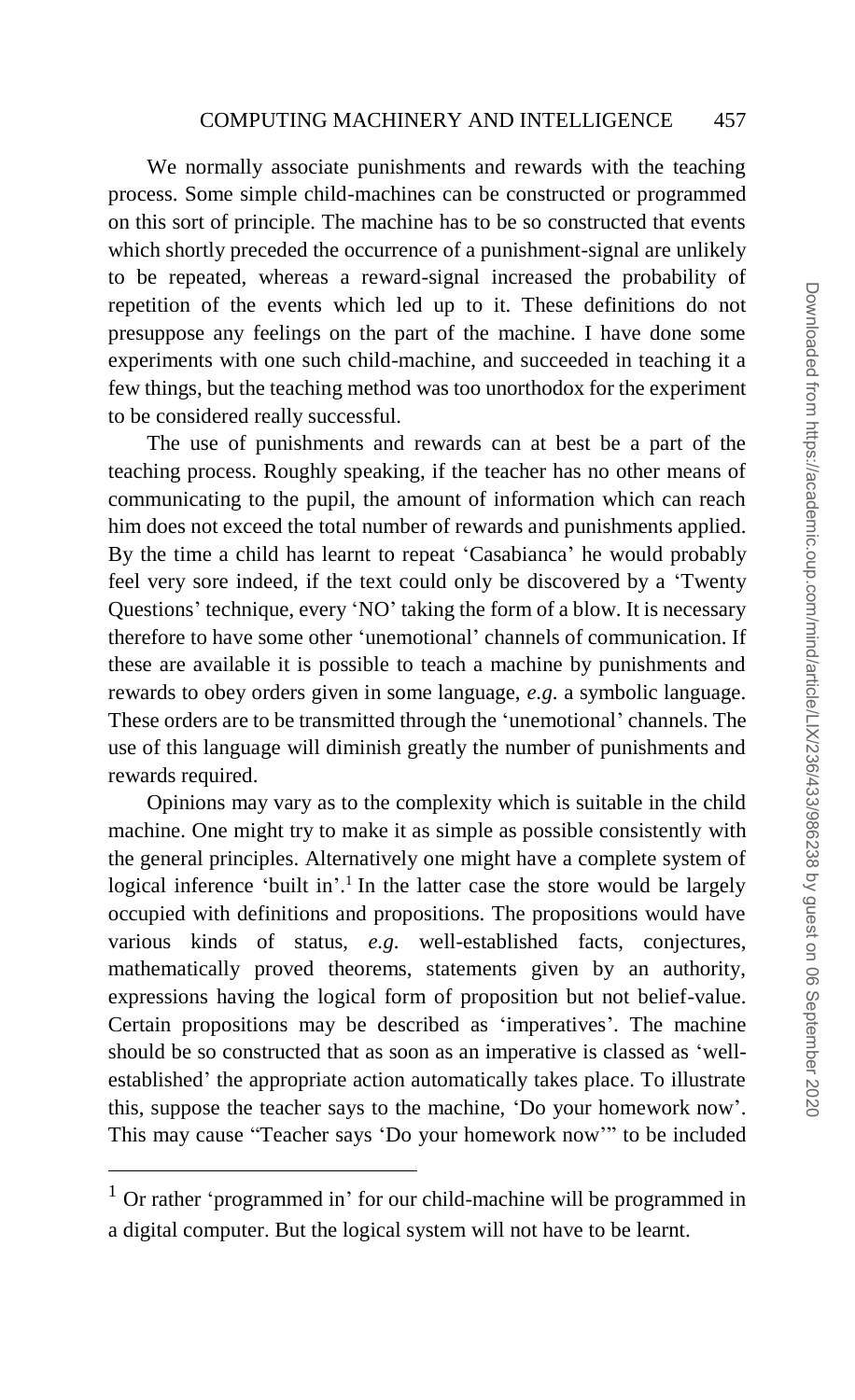amongst the well-established facts. Another such fact might be, "Everything that teacher says is true". Combining these may eventually lead to the imperative, 'Do your homework now', being included amongst the well-established facts, and this, by the construction of the machine, will mean that the homework actually gets started, but the effect is very satisfactory. The processes of inference used by the machine need not be such as would satisfy the most exacting logicians. There might for instance be no hierarchy of types. But this need not mean that type fallacies will occur, any more than we are bound to fall over unfenced cliffs. Suitable imperatives (expressed *within* the systems, not forming part of the rules *of* the system) such as 'Do not use a class unless it is a subclass of one which has been mentioned by teacher' can have a similar effect to 'Do not go too near the edge'.

The imperatives that can be obeyed by a machine that has no limbs are bound to be of a rather intellectual character, as in the example (doing homework) given above. Important amongst such imperatives will be ones which regulate the order in which the rules of the logical system concerned are to be applied. For at each stage when one is using a logical system, there is a very large number of alternative steps, any of which one is permitted to apply, so far as obedience to the rules of the logical system is concerned. These choices make the difference between a brilliant and a footling reasoner, not the difference between a sound and a fallacious one. Propositions leading to imperatives of this kind might be "When Socrates is mentioned, use the syllogism in Barbara" or "If one method has been proved to be quicker than another, do not use the slower method". Some of these may be 'given by authority', but others may be produced by the machine itself, *e.g.* by scientific induction.

The idea of a learning machine may appear paradoxical to some readers. How can the rules of operation of the machine change? They should describe completely how the machine will react whatever its history might be, whatever changes it might undergo. The rules are thus quite timeinvariant. This is quite true. The explanation of the paradox is that the rules which get changed in the learning process are of a rather less pretentious kind, claiming only an ephemeral validity. The reader may draw a parallel with the Constitution of the United States.

An important feature of a learning machine is that its teacher will often be very largely ignorant of quite what is going on inside, although he may still be able to some extent to predict his pupil's behaviour. This should apply most strongly to the later education of a machine arising from a child-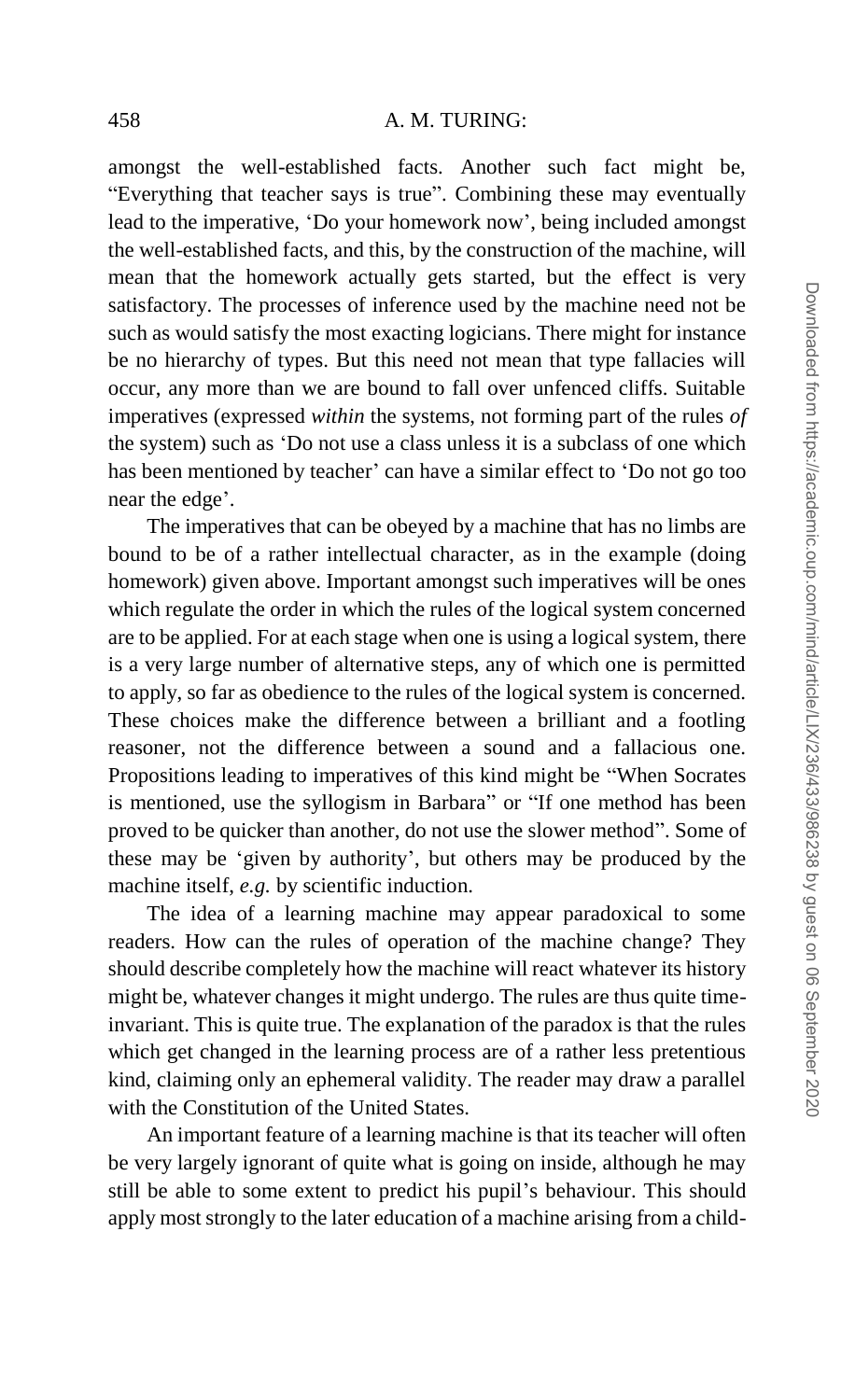machine of well-tried design (or programme). This is in clear contrast with normal procedure when using a machine to do computations: one's object is then to have a clear mental picture of the state of the machine at each moment in the computation. This object can only be achieved with a struggle. The view that 'the machine can only do what we know how to order it to do', 1 appears strange in face of this. Most of the programmes which we can put into the machine will result in its doing something that we cannot make sense of at all, or which we regard as completely random behaviour. Intelligent behaviour presumably consists in a departure from the completely disciplined behaviour involved in computation, but a rather slight one, which does not give rise to random behaviour, or to pointless repetitive loops. Another important result of preparing our machine for its part in the imitation game by a process of teaching and learning is that 'human fallibility' is likely to be omitted in a rather natural way, *i.e.* without special 'coaching'. (The reader should reconcile this with the point of view on pp. 24, 25.) Processes that are learnt do not produce a hundred per cent. certainty of result; if they did they could not be unlearnt.

It is probably wise to include a random element in a learning machine (see p. 438). A random element is rather useful when we are searching for a solution of some, problem. Suppose for instance we wanted to find a number between 50 and 200 which was equal to the square of the sum of its digits, we might start at 51 then try 52 and go on until we got a number that worked. Alternatively we might choose numbers at random until we got a a good one. This method has the advantage that it is unnecessary to keep track of the values that have been tried, but the disadvantage that one may try the same one twice, but this is not very important if there are several solutions. The systematic method has the disadvantage that there may be an enormous block without any solutions in the region which has to be investigated first. Now the learning process may be regarded as a search for a form of behaviour which will satisfy the teacher (or some other criterion). Since there is probably a very large number of satisfactory solutions the random method seems to be better than the systematic. It should be noticed that it is used in the analogous process of evolution. But there the systematic method is not possible. How could one keep track of

l

<sup>1</sup> Compare Lady Lovelace's statement (p. 450), which does not contain the word 'only'.